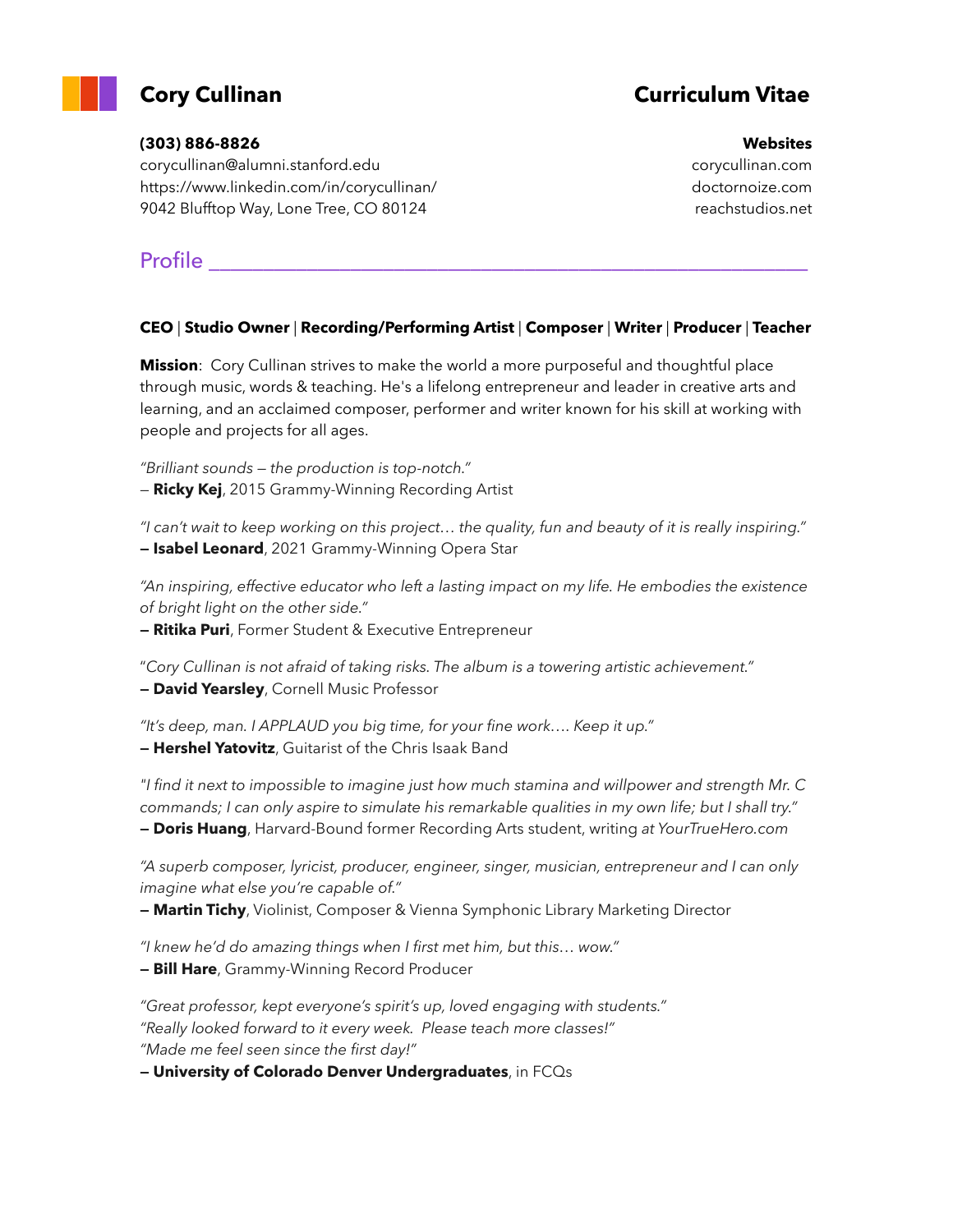## Skills & Expertise \_\_\_\_\_\_\_\_\_\_\_\_\_\_\_\_\_\_\_\_\_\_\_\_\_\_\_\_\_\_\_\_\_\_\_\_\_\_\_\_\_\_\_\_\_

Ableton Live • Arranging • Audio Post Production • Classical Music • Coaching • Composing • Conducting • Electronic Music • Engineering • Entrepreneurialism • Film Scoring • Final Draft • Fundraising • Guitar • iMovie • Live Performance • Logic Pro • Marketing • Mastering • Mixing • Music Business • Music Directing • Music History • Music Theory • Musical Theatre • Orchestrating • Organizational Leadership • Percussion • Piano & Keyboard • Pro Tools • Producing • Recording Arts • Saxophone • Sibelius • Singing • Soccer • Sound Design • Studio Design • Online Learning • Teaching • Video Production • Website Design • Writing

## Education \_\_\_\_\_\_\_\_\_\_\_\_\_\_\_\_\_\_\_\_\_\_\_\_\_\_\_\_\_\_\_\_\_\_\_\_\_\_\_\_\_\_\_\_\_

#### **MS, Recording Arts — University of Colorado Denver** *(2019-2021)*

GPA 4.0. Produced extensive 171-page Thesis Portfolio on K-8 Recording Arts education. Simultaneously taught on the faculty, teaching 5 courses as a Lecturer in Recording Arts.

#### **Choral Conducting Certificate — San Jose State University** *(1999)*

Studied choral conducting at Summer Session under Dr. Charlene Archibeque, the first woman to hold a Doctorate in Conducting, to improve my skills as Pinewood School's conductor.

### **BA Music & Political Science (Double Major) — Stanford University** *(1988-1992)*

Graduated with Distinction & Honors in Music, Honors in Humanities, Men's Soccer Team (Athletic Director's Honor Roll Honor Athlete), Center for Computer Research in Music & Acoustics (John Chowning, Advisor), Chamber Chorale, Early Music Singers, Memorial Church Choir, Broadway Café, Never Been To Texas (campus dance band), married college sweetheart!

### **CSSA Certificate — CalArts** *(1987 CA Summer School for the Arts)*

Spent Summer Session studying music & interdisciplinary arts at CalArts between high school Junior & Senior years. Soaked in everything from music to a lecture by a Star Wars director.

#### **Vocal & Instrumental Performance Study** *(1976-present)*

Studied voice, piano, guitar & saxophone with various teachers. The one who really lit the flame in my youth was pianist Linda Jordan, who later was my high school teaching colleague.

## $\sf{Teaching}$  . The ching are set of  $\sf{Teaching}$  . The contract of  $\sf{Teaching}$  ,  $\sf{Teaching}$  ,  $\sf{Teaching}$  ,  $\sf{Teaching}$  ,  $\sf{Teaching}$  ,  $\sf{Teasing}$  ,  $\sf{Teasing}$  ,  $\sf{Teasing}$  ,  $\sf{Teasing}$  ,  $\sf{Teasing}$  ,  $\sf{Teasing}$  ,  $\sf{Teasing}$  ,  $\sf{Teasing}$  ,  $\sf{Teasing}$  ,  $\sf{Teasing}$

**Director of Music Technology & Recording Arts — Regis University** *(2021-present)* Develop & teach Recording Arts program. Manage & direct state-of-the-art performance facility Claver Recital Hall. Serve music technology needs of faculty & students.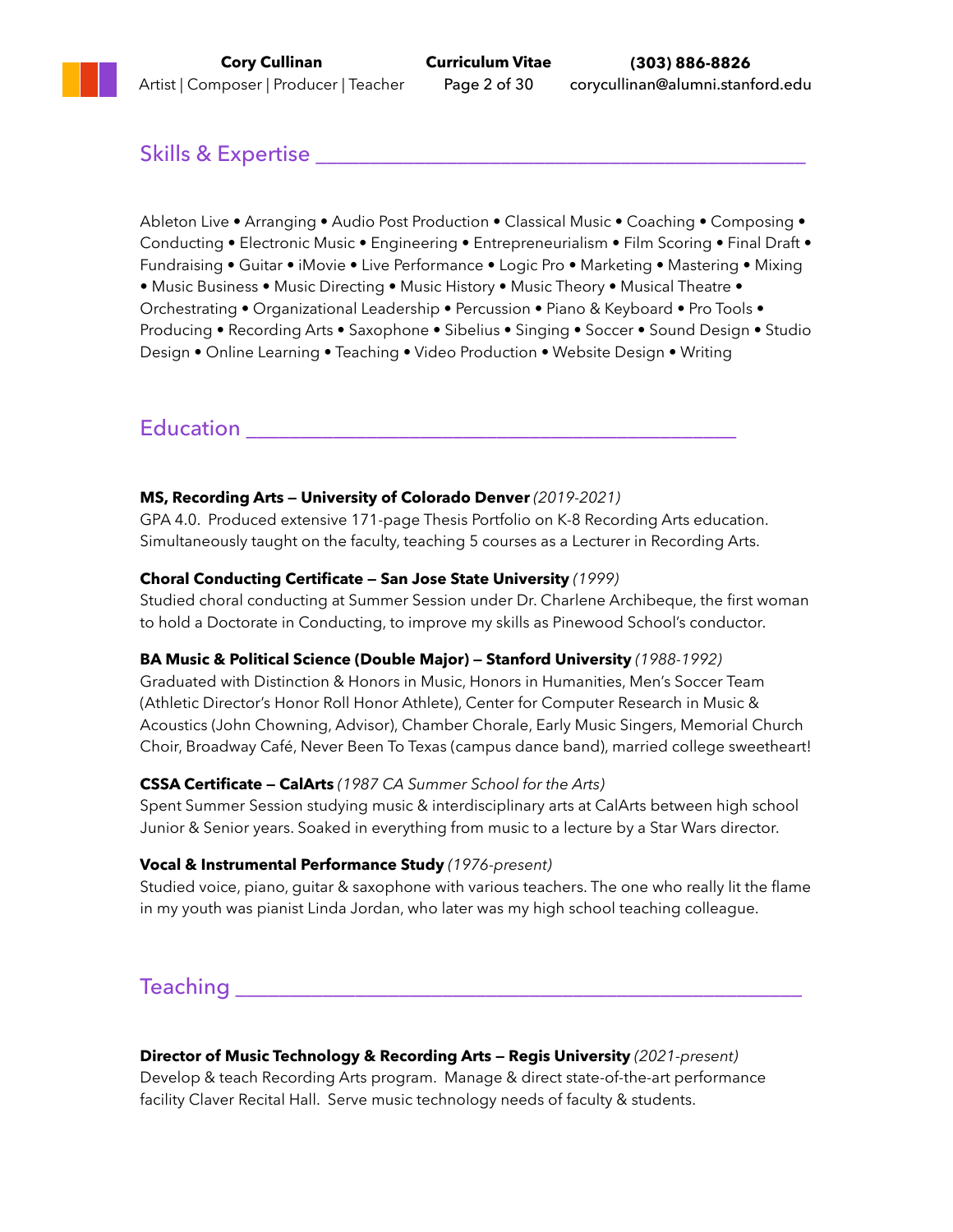### **Summer Teaching Faculty — Stanford University** *(2020-present)*

Teach Recording Arts at Stanford's world-renowned Center for Computer Research in Music & Acoustics (CCRMA) in summer workshops where I once roamed the hallways as a student.

#### **Artist-In-Residence — Strings Music Festival** *(2022-2023 Season)*

Visit Steamboat Strings' incredible facility Strings, and schools and events in the area, to work with kids writing and recording original works of music.

#### **Teaching Faculty — University of Colorado** *Denver (2019-2021)*

Taught Recording Arts in Music & Entertainment Industry Studies (MEIS) Department. My 2020 3-course FCQ average was 4.64/5. Inspired by great faculty colleagues & diverse student body.

**Recording Arts Producing, Composing & Business Teacher — Reach Studios** *(2014-present)* Teach Recording Arts, Studio Training, Songwriting & Composing, Singing & Music Business at personally-designed & constructed 5-room media production studio.

#### **Workshop & Learning Curriculums Teacher — Doctor Noize Inc.** *(2006-present)*

Produce empowering Doctor Noize Learning Curriculums & energizing live Genius Camp Workshops & Keynote Addresses to inspire people of all ages to learn, reach & teach.

#### **Arts, Communication & Technology Dept. Head — Pinewood School** *(2000-2003)*

Named Dept. Head by administration my 2nd year after leading faculty to organize 5-teacher committee successfully partnering with administration to inspire equal compensation & diversity at Pinewood School. Managed & evaluated department teachers, one of whom went on to become the CEO of Grammaropolis & many of whom are excellent lifelong teachers.

### **Head Soccer Coach — Pinewood School** *(2000-2002)*

Coached the Varsity & Junior Varsity Boys Soccer Teams. Developed JV players & led the Varsity Team –– which had not won a league game in 7 years –– to an 8-4-2 record.

### **High School Music Teacher — Pinewood School** *(1998-2003)*

Founded still-thriving Music program. Built school studio; created Recording Arts program; produced 150+ student recordings. Directed Pinewood Singers to Best Overall Choir & only perfect score at Disneyland's multi-state Music In The Parks contest. Created music history course so popular it became a required school class. Conducted full musical theatre works.

## Music Industry Work \_\_\_\_\_\_\_\_\_\_\_\_\_\_\_\_\_\_\_\_\_\_\_\_\_\_\_\_\_\_\_\_\_\_\_\_\_\_\_\_\_\_

#### **Owner & Composer/Producer/Performer — Reach Studios** *(2014-present)*

Run personally-designed 5-room media production studio & indoor turf field. Record, edit, produce, compose & license music, audio & video for artist, multimedia, website, TV, film, corporate, education, stage & symphony productions. Perform & contract voice/instruments. Consult & teach music production, composition & business. Produce my artist productions.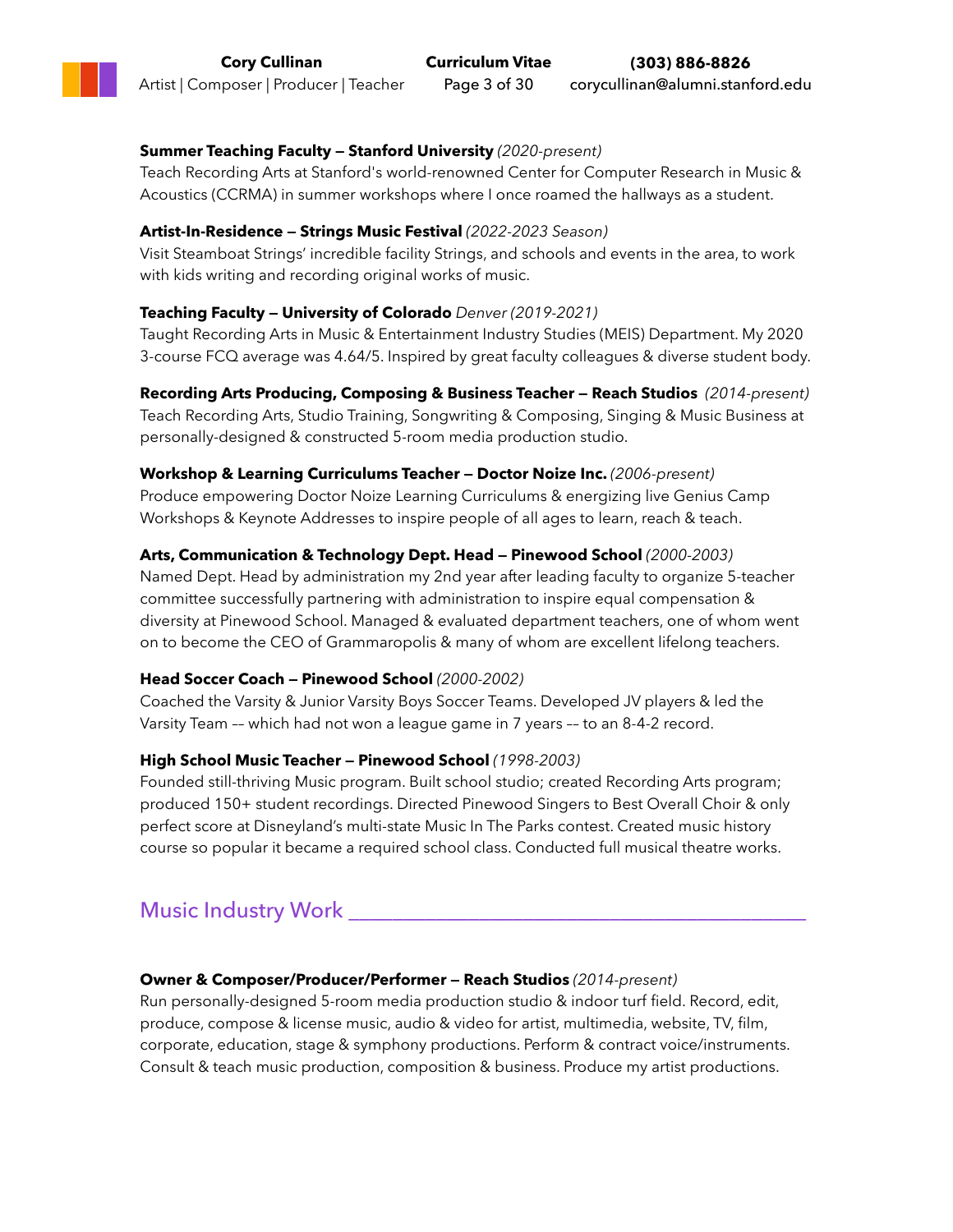**CEO & Recording/Multimedia/Performing Artist — Doctor Noize Inc.** *(2006-present)* Inspire creativity, curiosity & character through music, art & words as family musician & children's educator Doctor Noize. Nationally touring live performer, chart-topping recording artist, commissioned animation & stage composer, illustrated children's book author, hit app creator in 25 countries & workshop teacher. Market productions & raise funds to support quality kids' media as CEO via company shares, crowdfunding & traditional fundraising.

#### **President & Composer/Writer/Recording Artist — Pictoria Creations** *(1995-present)*

Produce & market Cory Cullinan music & words. Run Cullinan Diamonds publishing company. Productions include albums; music in documentaries, multimedia, TV & films like Brad Pitt's *Spy Game*; musical theatre works (6 commissions in last 5 years); & Keynote Addresses. Current commission is a modernized *Sleeping Beauty*. Previous include *The Pout-Pout Fish*.

#### **Music Editor — MusicWriter** *(1994-1995)*

Created sheet music of some of the world's most popular music by artists from Madonna to Beethoven. Innovative music copyist system allowed customers to order any key for any song.

#### **Technical Support Representative & Product Tester — Opcode Systems** *(1993-1994)*

Hired by company founder Dave Oppenheim (now at Avid) after becoming one of the earliest adopters of his revolutionary music technology products like Studio Vision. Still in touch.

#### **MIDI & Electronic Music Studio Manager — Stanford University** *(1992-1993)*

Ran MIDI studio & performed production support for composers, performers & students at Stanford's CCRMA. Learned how to run a studio & produce complicated technical live shows.

## Professional & Community Volunteer Service

#### **Reunion Committee Co-Chair — Stanford University** *(2021-present)*

Accepted invitation to serve as Stanford's Reunion Co-Chair. Last reunion I was Social Media Director. We're aiming to beat our own Stanford Reunion attendance record from 5 years ago.

#### **Producers & Engineers Committee — The Recording Academy** *(2020-present)*

Serve on the P&E Committee, an exclusive committee of select engineers and producers in the industry dedicated to preserving and enhancing the technical quality of recording arts.

#### **Education Committee — The Recording Academy** *(2020-present)*

Serve on the Education Committee, a group of professionals within the Academy dedicated to building awareness, opportunity and instruction in music and the arts.

## **Stanford OVAL Prospective Student Interviewer — Stanford University** *(2019-present)*

Interview undergraduate applicants to Stanford for Stanford's Outreach Volunteer Alumni Link (OVAL). Report to university on applicants' interests & attributes. Meet great kids. Go Cardinal!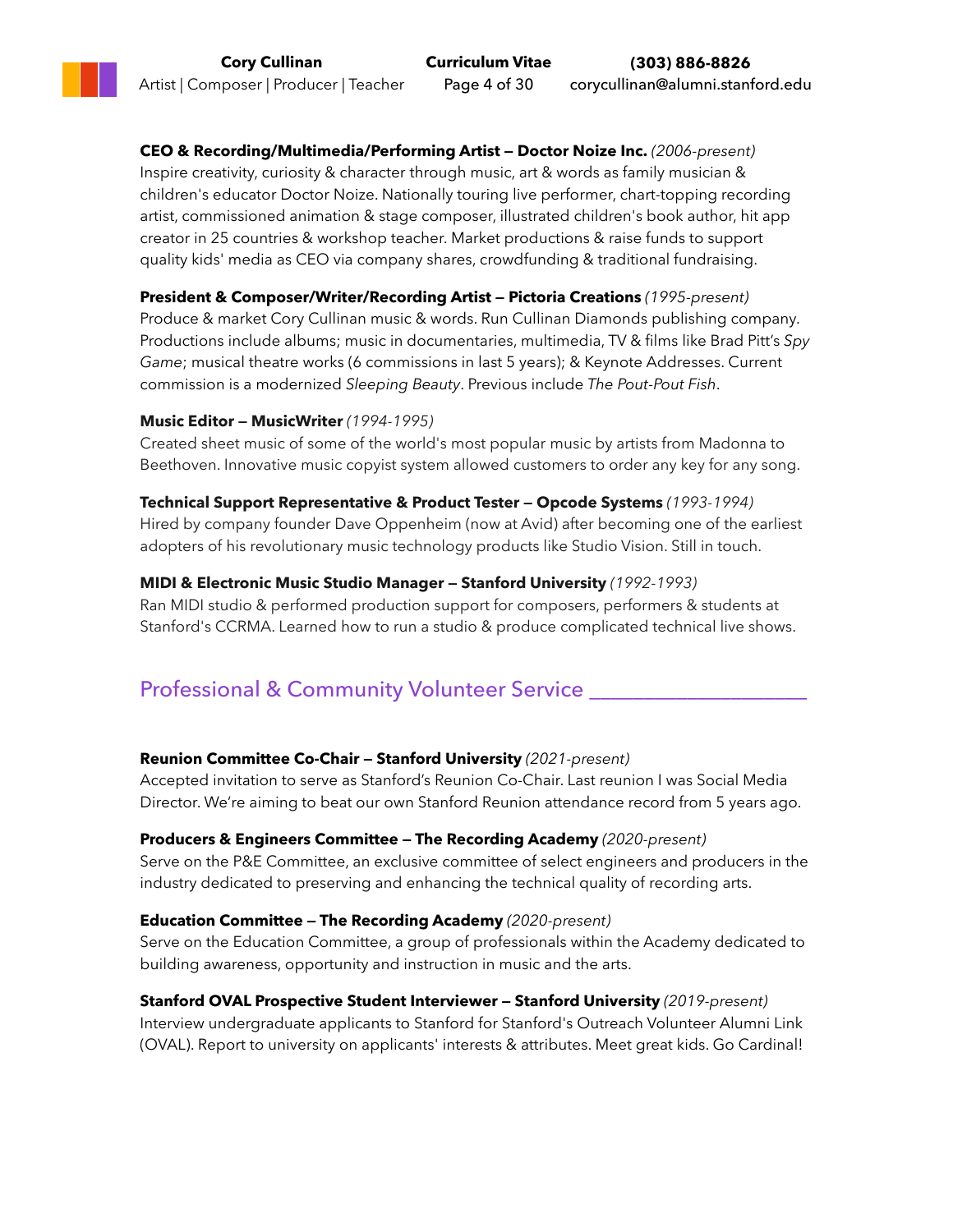#### **Citizens For Lone Tree's Future** *(2021)*

Invited by city leaders to serve on a committee promoting the ballot measure to raise Lone Tree's sales tax by 1% to maintain vital city services, the first rate hike in Lone Tree since 1995.

#### **Board of Governors — The Recording Academy** *(2019-2021)*

Elected by my industry peers to the Board Of Governors of The Recording Academy, best known for running the Grammys. Represent CO & CA musicians in the San Francisco Chapter.

#### **Membership Committee — The Recording Academy** *(2019-2020)*

Served on the Membership Committee of the Academy, working specifically to diversify our membership to include more women and members of underrepresented communities.

#### **Stanford STARS Volunteer Leadership Assembly — Stanford University** *(2019)*

Participant in the university's conference of top alumni leaders & volunteers. Fewer than 5% of applicants are accepted to Stanford; fewer than 5% of alumni are ever invited to STARS.

#### **HRHS Soccer Board Member — Highlands Ranch High School** *(2018-2020)*

Elected to utilize my experience as a former High School Varsity Soccer Coach, Real CO Coach, D1 college soccer player, high school teacher & current indoor turf field owner to help team.

#### **Reunion Committee Chair — Los Altos High School** *(2017-2018)*

Reunion Committee Chair of most recent & all former Los Altos High School Class Reunions. Former ASB President & proud nerd/jock/rock Homecoming King. Go Eagles! Beat Gunn.

#### **Member & Presenter/Performer — Theatre for Young Audiences/USA** *(2017-present)*

Member of nation's premiere youth theatre organization. Invited to present & perform pieces from my stage musicals on numerous occasions in numerous states.

#### **Member & Presenter/Performer — Renaissance Weekend** *(2016-present)*

Invited to join Renaissance Weekend community, exclusive group of national leaders in many fields gathering regularly to share ideas. Spoke as Cory Cullinan; performed as Doctor Noize.

#### **Reunion Social Media Co-Director — Stanford University** *(2016-2017)*

Social Media Director of class Reunion. Utilized marketing & social media expertise to secure highest reunion participation of any Stanford class ever. Also on previous Reunion Committee.

#### **Board of Directors — Christian Youth Theatre (CYT)** *(2015-2016)*

Accepted invitation to serve on Board of excellent youth musical theatre organization as music & music business expert. Only agnostic on the Board! Helped manage/land financial crisis.

#### **Assistant Soccer Coach — Littleton United Soccer Club** *(2013-2014)*

Served as Assistant Coach on United Red girls competitive soccer team, reducing my volunteer workload in busy time by assistant coaching my oldest instead of head coaching my youngest.

#### **Reunion Committee Member — Stanford University** *(2011-2012)*

Accepted invitation to serve as Class Reunion Committee Member. We focused messaging on diversity of attendance, emphasizing that Reunion was to share struggles as well as successes.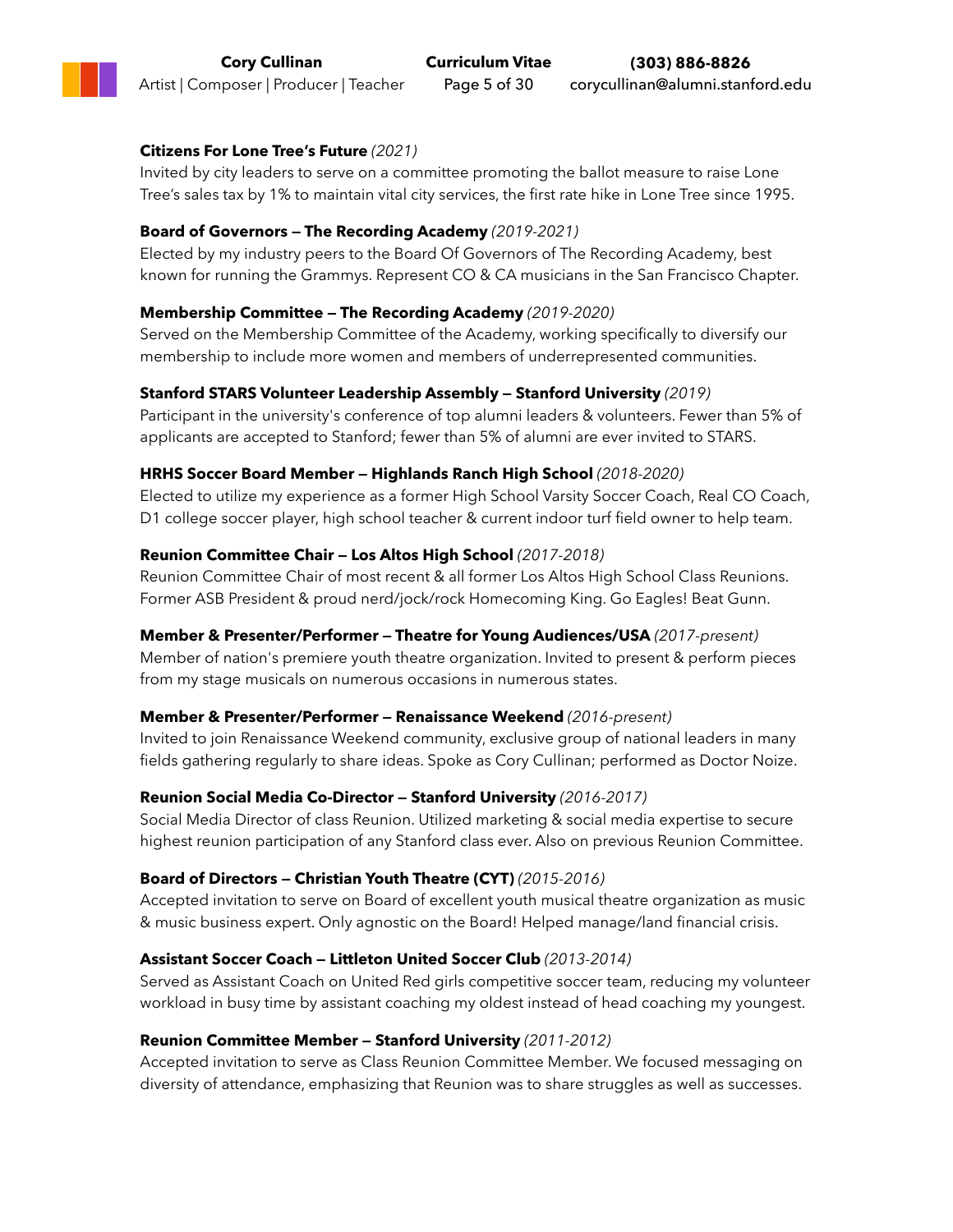#### **Head Soccer Coach — Real Colorado Soccer Club** *(2008-2013)*

Taught girls to play "one step ahead" with purpose. Lost only 1 game in 5 years. Built team-first excellence & skills that ultimately lead most of the girls to make teams in CO's top P1 division.

#### **Reunion Committee Chair — Los Altos High School** *(2007-2008)*

Reunion Committee Chair of Los Altos High School Class Reunion. Built events & messaging around our shared new stage of life with classmates building lives around families & careers.

#### **Assistant Soccer Coach — Real Colorado Soccer Club** *(2007-2010)*

Assistant Coach to Steve Boston on The Princesses. That's right, The Princesses. Eventually the name changed. But not until Steve & I had taken several team photos in dope pink shirts.

#### **Charity Shows & Recordings — Doctor Noize Inc.** *(2006-present)*

Perform charity shows & recordings. Give proceeds to select causes I believe in. 2020's entire Dr. Noize album "Homemade" is dedicated to kids' needs in a pandemic & environmentalism.

#### **Full Time Father — Cullinan Home** *(2003-2006)*

Retired from high school teaching to raise two daughters in their pivotal early years & allow my wife to focus on career. Our journeys together inspired the first two Dr. Noize albums & books.

#### **Reunion Committee Chair — Los Altos High School** *(1997-1998)*

Reunion Committee Chair of Los Altos High School Class Reunion. Remembered for hilarious nostalgia questionnaire reminiscent of The ASB Page sent to all & posted on the Reunion walls.

#### **ASB President — Los Altos High School** *(1987-1988)*

Leader of events & daily Student Government meetings in designated class period. Frequent event speaker, spirit leader & bridge between nerds, jocks, band geeks, partiers & all between.

#### **The ASB Page — Los Altos High School** *(1986-88 Weekly Newsletter)*

Weekly humorous school news & events page I wrote, produced, printed & distributed in the hallways to keep the student body aware of events and inspired with school spirit.

#### **ASB Activities Director — Los Altos High School** *(1986-1987)*

Elected Student Body Officer. Director of events, school spirit activities & promotion of events. Always inclusive & positive.

## Productions & Publications as Cory Cullinan \_\_\_\_\_\_\_\_\_\_\_\_\_\_\_\_\_\_\_\_\_

#### **Cory Cullinan — Sleeping Beauty –– A New Spin On An Old Tale** *(2024 Stage Musical)*

Palo Alto Children's Theatre (Author/Composer/Lyricist) Commission for story, lyrics & music to modernized version of classic musical. In production.

**Cory Cullinan — Asynchronous & Live Recording Arts Education for Elementary School Age Children** *(2021 Masters Thesis Portfolio)*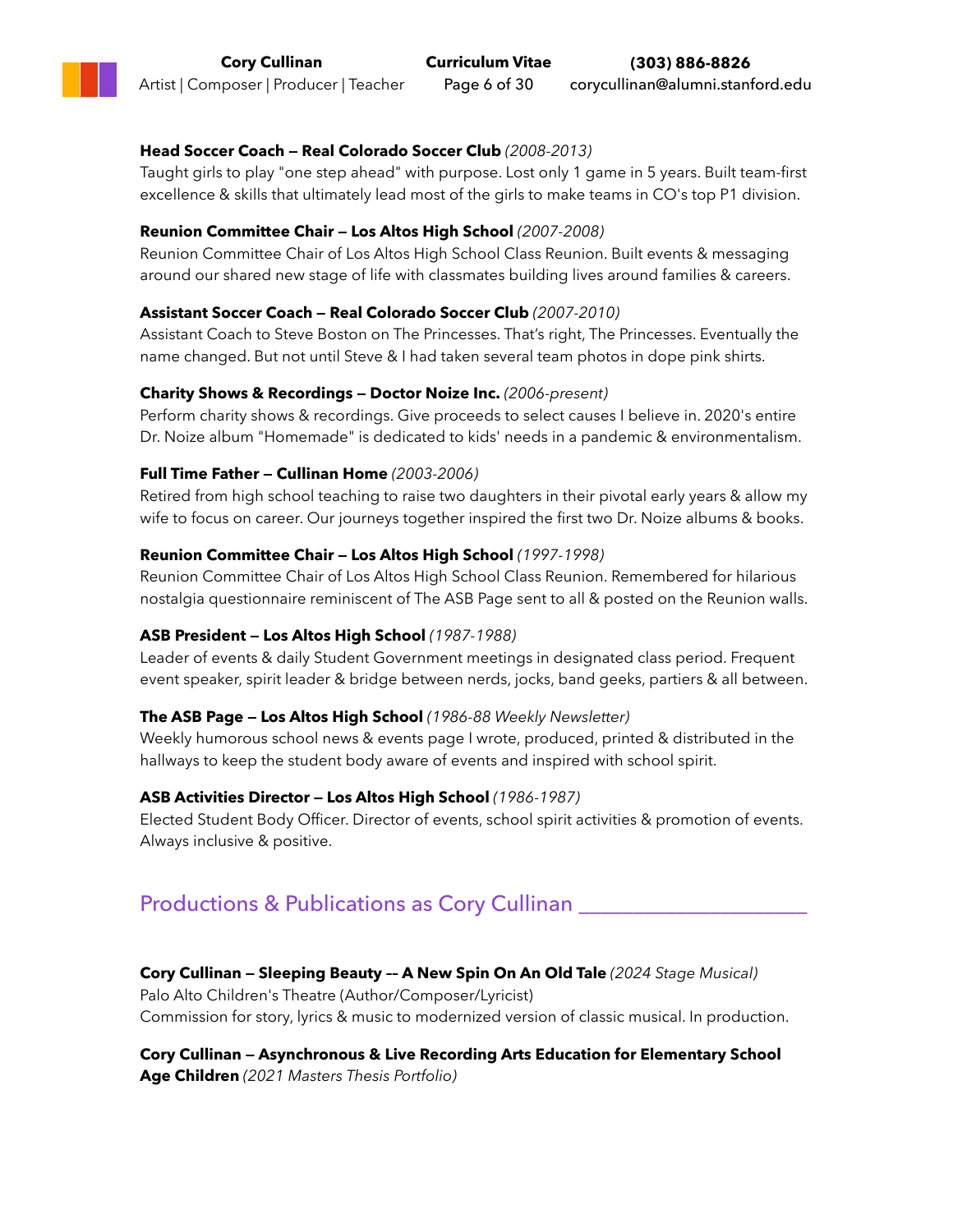University of Colorado Denver (Researcher/Author/Masters Student) Comprehensive, 171-page illumination of an under-studied and under-implemented topic.

### **Cory Cullinan — Étude Commercial Soundtrack** *(2020 Ad Soundtrack)*

The Idea Works (Composer/Performer/Producer/Engineer/Mixer/Masterer) Composed, performed & produced music for Étude School commercial of the Étude Group.

### **Cory Cullinan — Soundtracks** *(2019 Album)*

Pictoria Records (Composer/Lyricist/Performer/Producer/Engineer/Mixer/Masterer) Collection of some of my favorite tracks I've written for film & multimedia productions.

### **Cory Cullinan — Arvada Youth Symphony Guest Clinician** *(2019 Keynote & Teaching)*

Pictoria Records (Writer/Composer/Speaker/Performer) Guest lecture, performance & workshop for the incredible youth orchestra at Arvada Center.

**Cory Cullinan — The Pout-Pout Fish** *(2018 Interactive Children's Puppetry Musical)* Dare To Dream Theatre (Composer/Lyricist/Performer/Producer/Engineer/Mixer/Masterer) Composed musical adaptation of NYT Bestselling book by Deborah Diesen. Premiered in WI.

### **Cory Cullinan — Google Keynote Address** *(2017 Keynote Address)*

Pictoria Creations (Writer/Speaker/Performer) Keynote Address on creativity delivered to employees at Google Headquarters.

### **Cory Cullinan — Number1 Trax Composer** *(2017 Recording Series)*

Pictoria Creations (President/Composer/Performer/Producer/Engineer/Mixer) Signed 100+ orchestral tracks with City of Prague Philharmonic to Hollywood publisher.

### **Cory Cullinan — Douglas Elbert Music Teachers Assoc. Keynote Address** *(2017 Keynote)*

Pictoria Creations (Writer/Speaker/Performer) Keynote Address on arts & entrepreneurialism delivered to teacher members.

### **Cory Cullinan — East Of The Sun, West Of The Moon** *(2017 Stage Musical)*

Palo Alto Children's Theatre (Composer/Music Director/Pianist/Conductor) Commissioned by Palo Alto Children's Theatre. Composed music to existing libretto.

### **Reach Studios — Reach Studios Highlight Reel** *(2017 Video)*

Reach Studios (Writer/Composer/Lyricist/Performer/Producer/Editor/Engineer/Mixer) A video sharing highlights of my compositions for productions at Reach Studios.

### **Cory Cullinan — Keynote Addresses** *(2017 Video)*

Doctor Noize Inc. (Writer/Composer/Lyricist/Performer/Producer/Editor/Engineer/Mixer) Philosophy & introduction to my Keynote Addresses as both Doctor Noize & Cory Cullinan.

### **Cory Cullinan — Renaissance Weekend Keynote Address & Performance** *(2016 Keynote)*

Pictoria Creations (Writer/Speaker/Performer)

Keynote Address on arts & resilience & performance given to exclusive organization.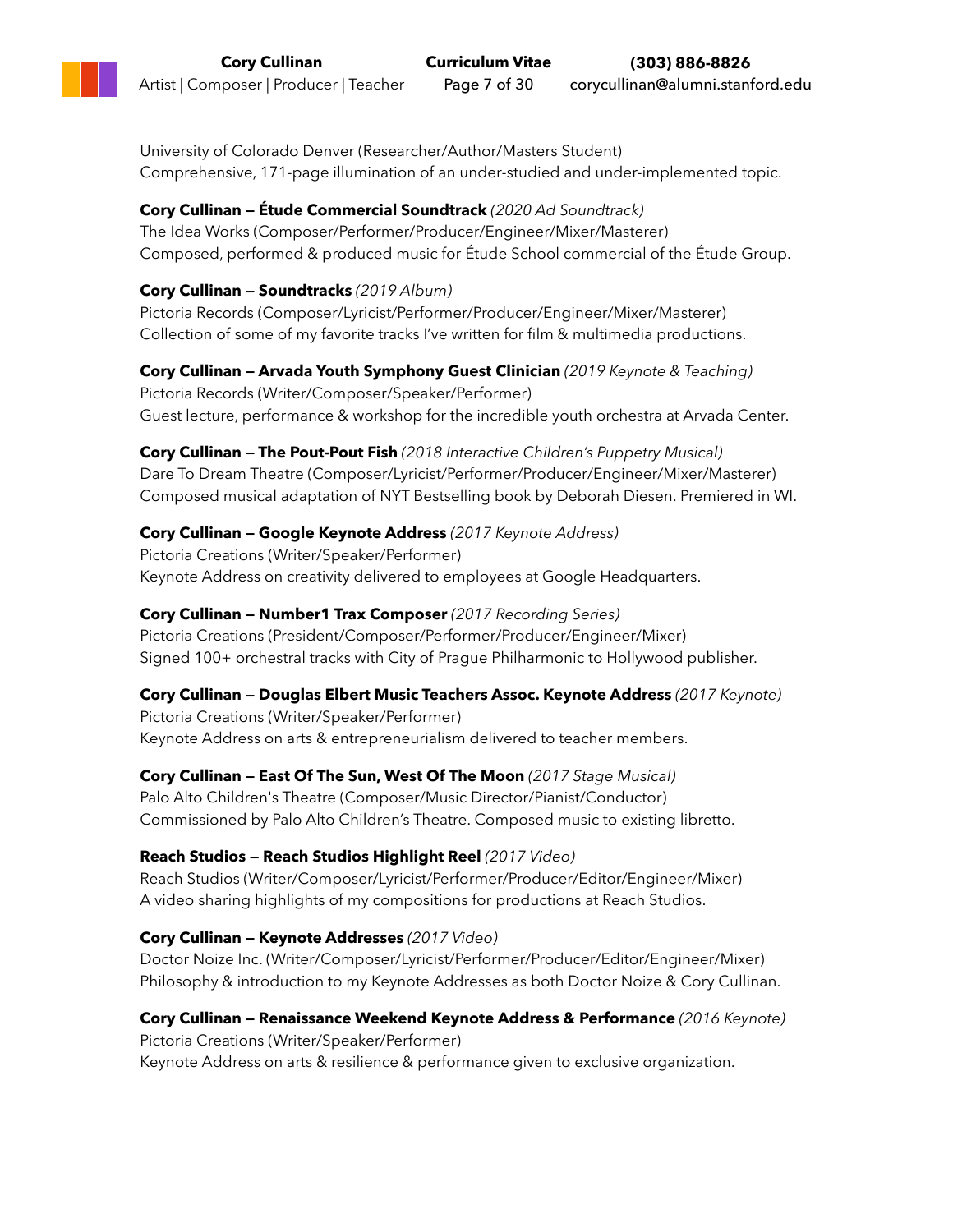**Cory Cullinan — Stanford Chamber Chorale Keynote Address** *(2014 Keynote & Teaching)* Pictoria Records (Writer/Composer/Speaker/Performer) Guest lecture & workshop for conductor Stephen Sano & the Stanford Chamber Chorale.

### **Cory Cullinan — Sophistication Matters & More Keynotes** *(2014-Present Keynote Addresses)* Pictoria Creations (Author/Writer/Teacher/Speaker) Expansion of available Keynote topics. Given at Renaissance Weekend, music associations, etc.

### **Cory Cullinan — Music For Minors Keynote Address** *(2011 Keynote Address)*

Pictoria Creations (Writer/Speaker/Performer) Keynote Address on arts & education delivered to Music For Minor donor banquet..

### **Various Artists — Big Movies, Big Music** *(2008 Album)*

MasterSource (Composer/Lyricist/Performer/Producer) Cory Cullinan song *The Bad News (As Heard In Spy Game)* is on this film music compilation.

### **Cory Cullinan — (The) Sound Of Courage** *(2008 3D Animated Video Score)*

Pictoria Creations (Composer/Lyricist/Performer/Producer/Engineer/Mixer/Masterer) Soundtrack to hilarious 3D-animated Christian Lowe film requesting "80s Power Cheese." YES!.

### **Cory Cullinan — Scenes From Fatherhood** *(2008-Present Blog & Post Series)*

Pictoria Creations (Author/Writer/Producer) Written series of essays & posts inspired by parenthood & touring as a father figure to kids.

### **Cory Cullinan — Loss** *(2006 Film Score)*

Soft Spoken Films, LLC (Composer/Performer/Producer/Engineer/Mixer/Masterer) Intimate piano score of film that resonated with me — I also lost my father at a young age.

### **Cory Cullinan — Air Force Vectors** *(2005 Film Score)*

U.S. Air Force (Composer/Performer/Producer/Engineer/Mixer/Masterer) Commissioned to write & record high-tech electronica score for US Air Force training video.

### **Cory Cullinan — Police Blotter** *(2005 Film Score)*

Soft Spoken Films, LLC (Composer/Performer/Producer/Engineer/Mixer/Masterer) Experimental Kristen Nutile documentary film score — depth & trippiness all in one.

### **Cory Cullinan — corycullinan.com** *(2003-Present Website)*

Pictoria Creations (Designer/Writer/Producer/Webmaster) Website dedicated to Cory Cullinan & Pictoria Creations productions, my teaching & my blog.

### **Cory Cullinan — Secret Mechanisms** *(2002 Film Score)*

Soft Spoken Films, LLC (Composer/Performer/Producer/Engineer/Mixer/Masterer) Score for compelling Kristen Nutile documentary on obsessive compulsive disorder.

### **Cory Cullinan — Demystifying Excellence** *(2001-Present Keynote Address)*

Pictoria Creations (Author/Writer/Teacher/Speaker)

Essay on passion & purpose first given at Pinewood high school assembly. How the death of my brother & father in my high school years gave me purpose & how setbacks can fuel success.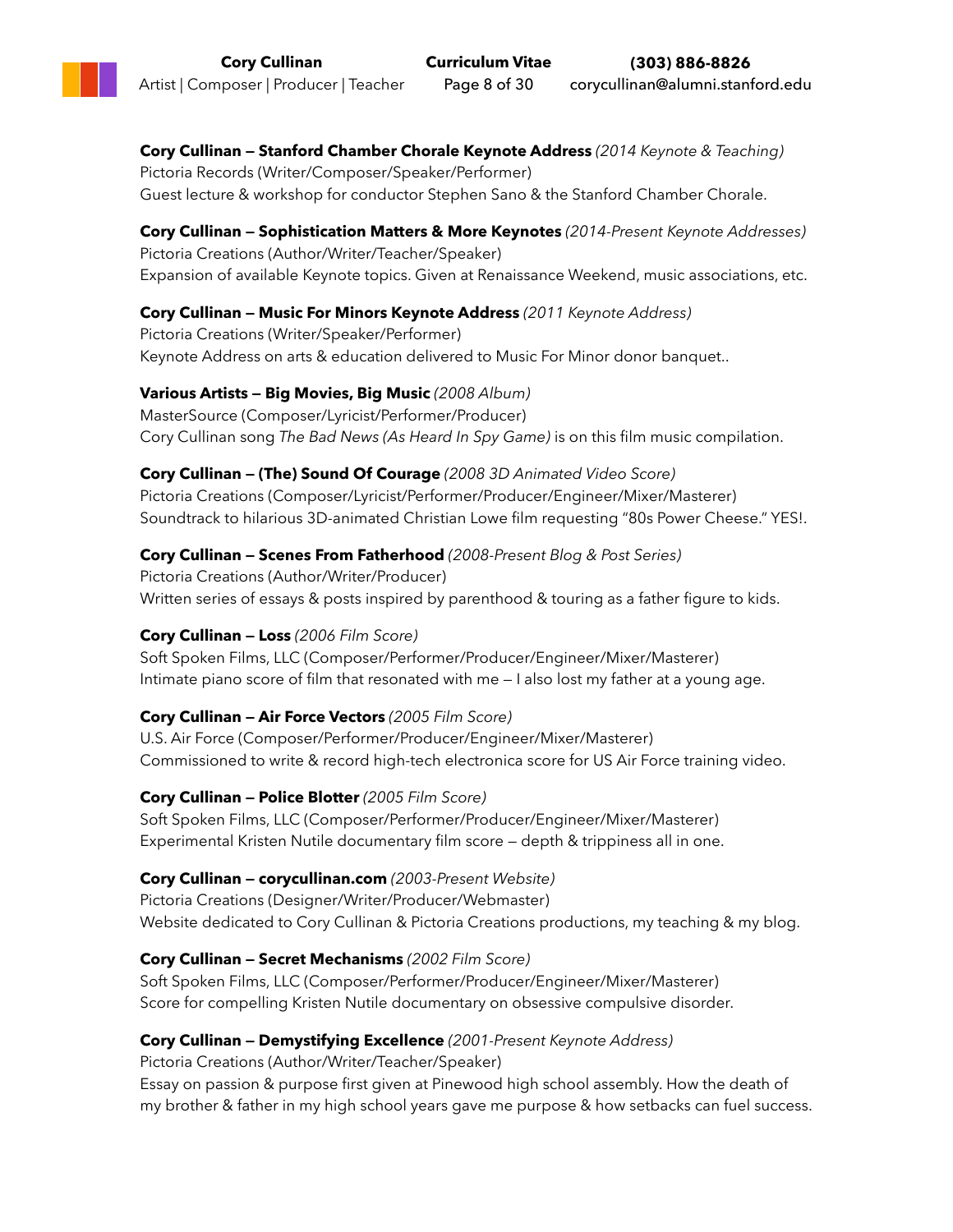### **Cory Cullinan — The Bad News** *(2001 Single)*

MasterSource (Composer/Lyricist/Performer/Producer) Song in Brad Pitt's *Spy Game*, Jennifer Aniston's *Friends With Money*, TV show *Popular* & more.

#### **Cory Cullinan & Pinewood Singers — One Voice** *(2001 Choral Composition & Performance)* Pinewood School (Composer/Lyricist/Conductor/Producer)

Choral piece collaboratively written & performed with my high school choir about 9/11/2001.

### **Cory Cullinan — Pinewood School Keynote Address** *(2001 Keynote Address)*

Pictoria Creations (Writer/Speaker/Performer) Keynote Address given to full high school assembly on finding your resilience & purpose.

### **Cory Cullinan — The Corner Store** *(2000 Film Score)*

Soft Spoken Films, LLC (Composer/Performer/Producer/Engineer/Mixer/Masterer) Brilliant PBS documentary on death of small-town stores. Features violin legend Nathan Rubin.

### **Cory Cullinan — Synchro** *(2000 Film Score)*

Soft Spoken Films, LLC (Composer/Performer/Producer/Engineer/Mixer/Masterer) Documentary score for acclaimed filmmaker Kristen Nutile. Sundance Film Festival selection.

### **Cory & Janette Cullinan — John & Leola** *(1999 Single)*

Pictoria Records (Composer/Lyricist/Performer/Producer/Engineer/Mixer/Masterer) Wrote, recorded & performed song for my mother & stepfather at their wedding.

### **Cory Cullinan — A Little Extra** *(1998 Single)*

Pictoria Records (Composer/Lyricist/Performer/Producer) *My Oyster* single. 1st Place Award Winner, West Coast Songwriters International Song Contest.

### **Cory Cullinan — Offshore** *(1998 Film Score)*

Soft Spoken Films, LLC (Composer/Performer/Producer/Engineer/Mixer/Masterer) Piano score for short Kristen Nutile film about kids who grew up on Alcatraz Island.

### **Cory Cullinan — My Oyster Live!** *(1996-1998 Live Band Shows)*

Pictoria Creations (Composer/Lyricist/Music Director/Bandleader/Performer/Engineer) Concert tour in CA with full professional 8-piece band in support of the *My Oyster* album.

### **Cory Cullinan — Bright In Your Ways** *(1996 Choral Piece & Recording)*

Pictoria Records (Composer/Lyricist/Performer/Producer) Composed in honor of my brother Tracey, who died in 1987. Recorded at Stanford's Mem Chu.

### **Cory Cullinan — Little Rock Don't Break** *(1996 Single)*

Pictoria Records (Composer/Lyricist/Performer/Producer) About Arkansas' "Little Rock Nine" with archival audio. Received letters of commendation from Bill Clinton & Governor Mike Huckabee. "The sound of the future." — Paula Cole's Manager

## **Cory Cullinan — My Oyster** *(1996 Album)*

Pictoria Records (Composer/Lyricist/Performer/Producer) Acclaimed progressive rock album heralded by critics as "Queen meets musical theatre."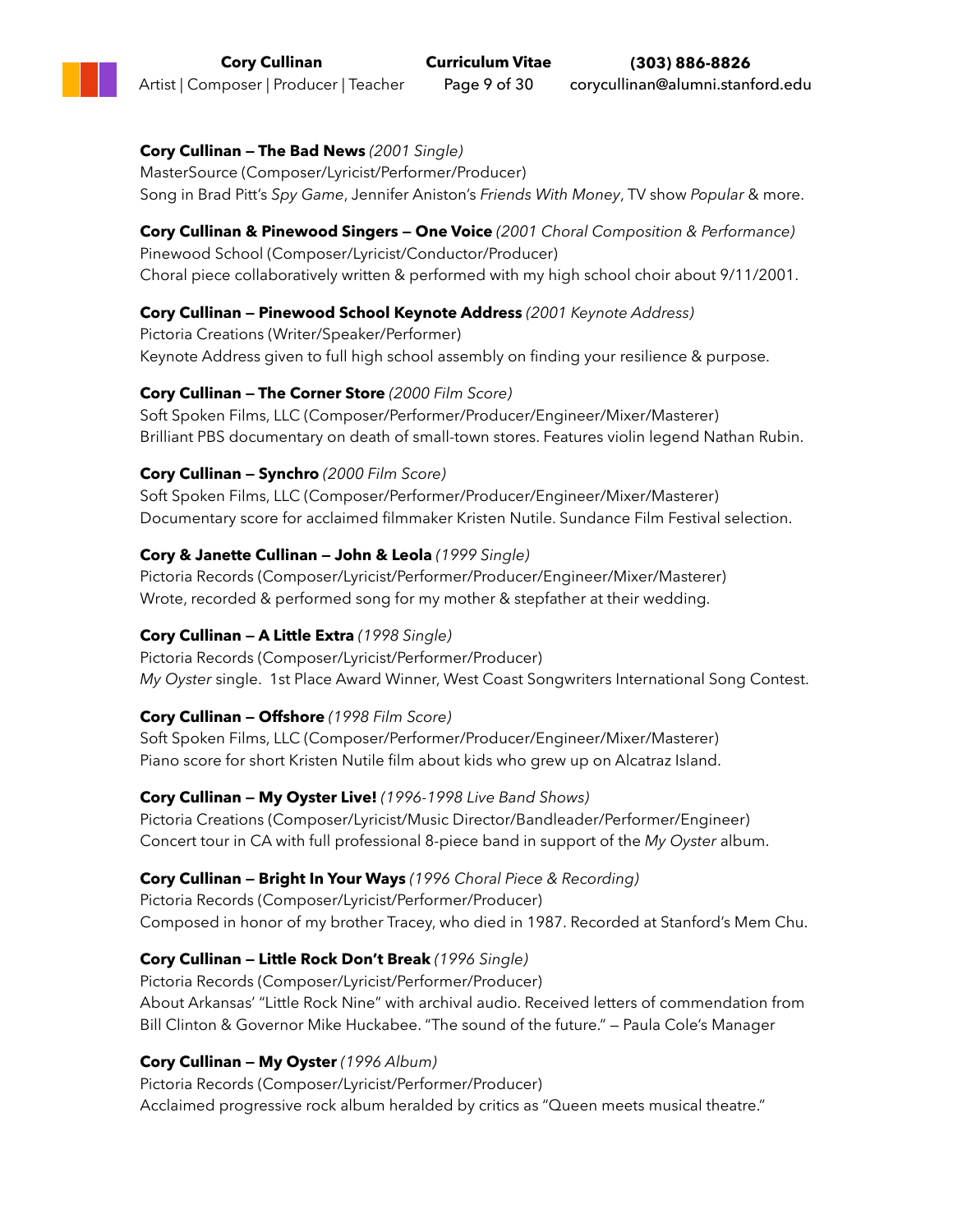#### **Cory Cullinan — Something (For Janette)** *(1995 Single)* Pictoria Records (Composer/Lyricist/Performer/Producer) Live recording of my actual marriage proposal song. Led to publisher interest & music in films.

### **Cullinan Diamonds — Publishing Company** *(1995-present Publishing Company)*

Cullinan Diamonds (Lyricist/Composer/Owner) Established company to publish Cory Cullinan (& Doctor Noize in the future) compositions.

### **Pictoria Records — Record Company** *(1995-present Record Company)*

Pictoria Records (Producer/Owner) Established company to release productions of Cory Cullinan and Stanford Chamber Chorale.

### **Cory Cullinan — Monsters & Angels** *(1992 Film Score)*

Stanford University (Composer/Performer/Producer/Engineer/Mixer/Masterer) Honors Project. Film score for student film by Nathan Hope, now a major TV director/producer.

### **Cory Cullinan — Kubla Khan** *(1991 Tone Poem)*

Stanford University (Composer/Performer/Producer/Engineer/Mixer/Masterer) Set Coleridge poem to music. Started my fascination with composing narrative musical works.

### **Stanford Men's Soccer (Athletic Director's Honor Roll Honor Athlete)** *(1988-1989)*

Stanford University (Forward/Midfielder) One last hurrah on the pitch before permanently devoting my heart to music & my future wife.

### **Cory Cullinan — Rechording The Times** *(1988 Album)*

Pictoria Records (Composer/Lyricist/Performer/Producer/Engineer/Mixer/Masterer) 1st full-length album. Recorded on 8-track reel-to-reel. Got recording artist bug. Never shook it.

### **Senior Class Speaker — Los Altos High School Graduation** *(1988 Keynote Address)*

Los Altos High School (Author/Writer/Speaker) Spoke of my father's & brother's deaths, my gratitude to community & empowering our future.

### **Senior Concert — As We Move On** *(1988 Performance Art Piece)*

Pictoria Creations (Composer/Lyricist/Performer/Producer/Engineer/Mixer/Masterer) Unflinchingly depicted racial injustice to words of MLK & JFK in a show whole school attended.

### **The Goofy Boys — Live Recordings** *(1986-1988 Live Albums)*

Pictoria Creations (Composer/Lyricist/Singer/Keyboardist/Saxophonist/Engineer/Mixer) Official & bootleg recordings & T-Shirts of our live high school shows circled the community.

### **The Goofy Boys — Live Performances** *(1986-1988 Live Shows)*

Pictoria Creations (Composer/Lyricist/Singer/Keyboardist/Saxophonist/Engineer) Popular duo act with Mark Van Horn of all-original songs like local hit *Green Bow Tie*.

### **All-League MVP — SCVAL High School Soccer** *(1985-1986 Season)*

Los Altos High School (Captain/Forward/Midfielder) League-leading 23 goals. Competitive soccer taught me hard work, skill rehearsal & discipline.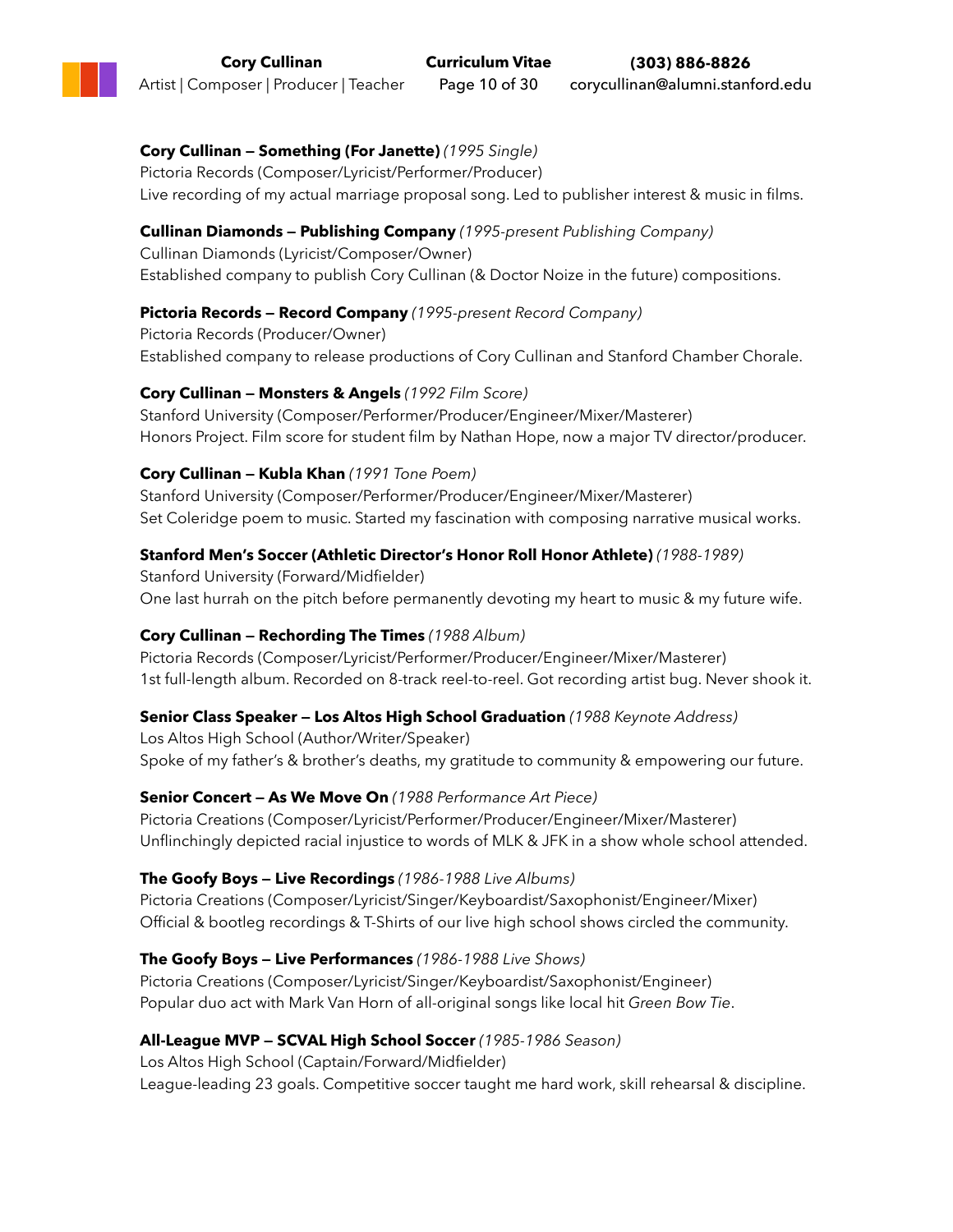### **Cory Cullinan & Steve Chambreau — First Live Performance!** *(1985 Live Show)*

Pictoria Creations (Singer/Keyboardist/Guitarist/Engineer) 3 songs on a stage at the school stadium! The only song I knew on guitar. Almost peed myself.

### **Competitive Soccer Player — Various CA Teams** *(1980-1988)*

Various Select CA Club, School & All-Star Teams (Midfielder/Forward/Captain) On select teams competing in CA, England, Sweden & youth tournament in Mexico aligned with the 1986 World Cup. Developed work ethic, accountability, teamwork & leadership skills.

## Productions & Publications as Doctor Noize

**Doctor Noize — Featured In-Person Presenter** *(2022 National Conference)* Doctor Noize Inc. (Composer/Performer/Lecturer) Presentation on loop recording and its educational value to children's musicians nationwide.

**Doctor Noize (feat. Luci Kalantari) — Straight From The Heart** *(2021 Single & Video)* Doctor Noize Inc. (Composer/Lyricist/Performer/Producer/Engineer/Mixer/Masterer) Duet with Lucy Kalantari, Grammy-winning artist in 2019 and producer in 2021.

**Doctor Noize — Learning Adventures** *(2021 Learning Curricula)* Doctor Noize Inc. (Teacher/Producer/Editor/Writer) Free curricula backed by my Master's Portfolio in Recording Arts education for K-8 students.

**Doctor Noize — Virtual Doctor Noize Workshops** *(2020-Present Workshops)* Doctor Noize Inc. (Teacher/Author/Composer/Lyricist/Performer/Producer/Engineer/Mixer) Remote live versions of the popular Doctor Noize workshops.

**Doctor Noize — Doctor Noize Live! Virtual Shows & Studio Tours** *(2020-Present Solo Shows)* Doctor Noize Inc. (Author/Composer/Lyricist/Performer/Producer/Engineer/Mixer) I tour & perform songs in each room at Reach Studios to add value beyond a virtual Live! Show.

#### **Doctor Noize — Positive Energy!** *(2020 Single & Video)*

Doctor Noize Inc. (Composer/Lyricist/Performer/Producer/Engineer/Mixer/Masterer) Environmental song with 25 nationally-known family acts including 6 of last 7 Grammy winners.

### **Doctor Noize — Homemade** *(2020 Album)*

Doctor Noize Inc. (Author/Composer/Lyricist/Performer/Producer/Engineer/Mixer/Masterer) A free pandemic album featuring Grammy-winning stars from various genres for kids & charity.

### **Doctor Noize — Get Away** *(2020 Single & Video)*

Doctor Noize Inc. (Composer/Lyricist/Performer/Producer/Engineer/Mixer) Comic duet with Grammy-winning singer Nathan Gunn about clueless dads in a pandemic.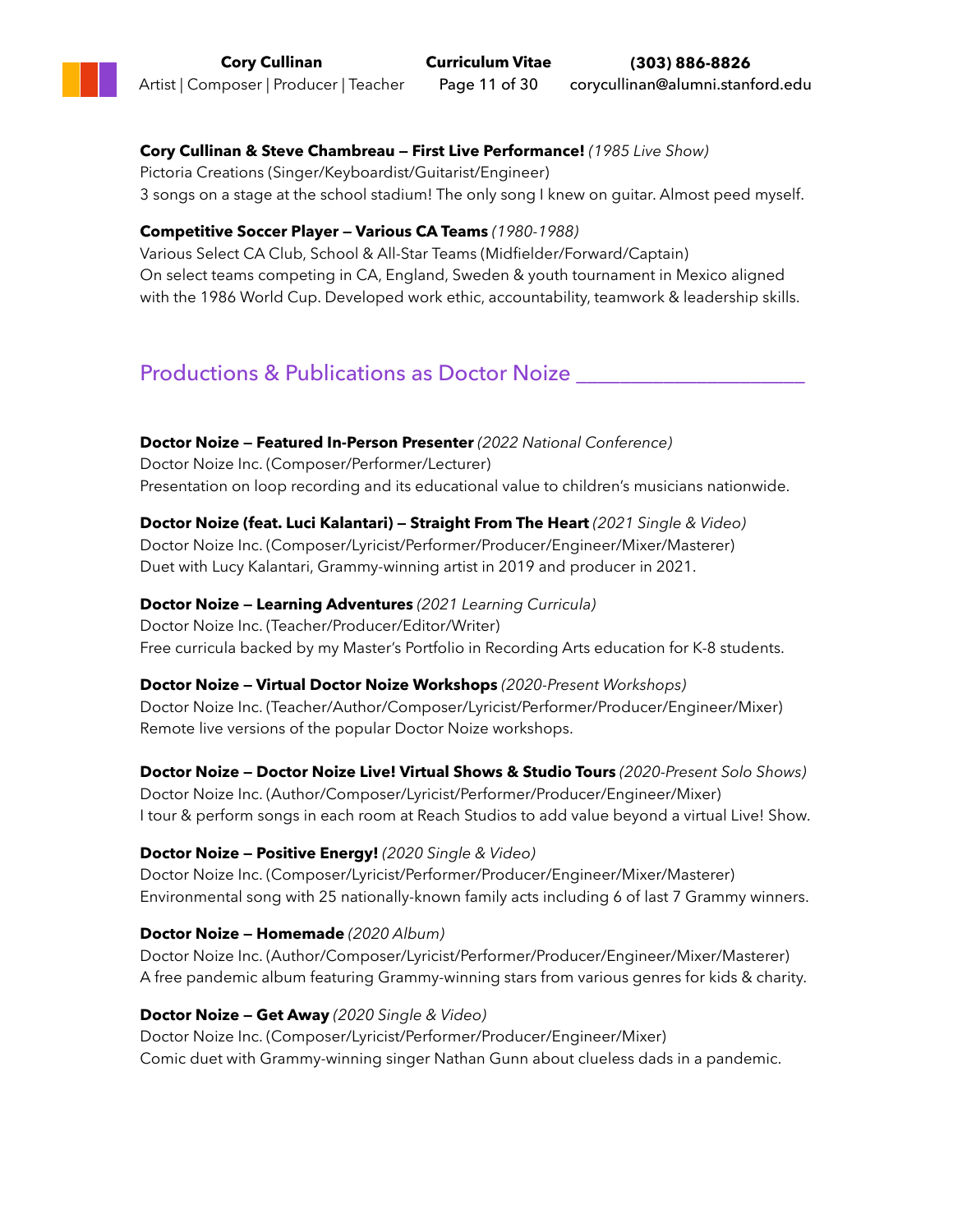#### **Doctor Noize — We Make The World We Live In** *(2020 Single & Video)* Doctor Noize Inc. (Composer/Lyricist/Performer/Producer/Engineer/Mixer) Single take, heartfelt song video about doing right for our world in & out of a pandemic,

### **Doctor Noize — More Than Love** *(2020 Single & Video)*

Doctor Noize Inc. (Composer/Lyricist/Performer/Producer/Engineer/Mixer) Surprise made with my daughters about their Mom. Video traces our lives from kids to parents.

### **Doctor Noize — Bunnies, Bunnies, Everywhere!** *(2020 Single & Video)*

Doctor Noize Inc. (Composer/Lyricist/Performer/Producer/Engineer/Mixer) Virtuosic a cappella Easter trio with Grammy-winning singer Isabel Leonard & Ben Evans.

### **Doctor Noize — Gotta Teach Others To Enjoy Life** *(2020 Single & Video)*

Doctor Noize Inc. (Composer/Lyricist/Performer/Producer/Engineer/Mixer) 2nd in 2020's pandemic free song series. Written in *my* teens, performed now with my teens.

### **Doctor Noize — Stay At Home** *(2020 Single & Video)*

Doctor Noize Inc. (Composer/Lyricist/Performer/Producer/Engineer/Mixer) A national hit family song in a pandemic featured on NBC, CBS, FOX, NPR, Sirius XM & more.

### **Doctor Noize — Grammaropolis** *(2019 School Musical)*

Palo Alto Children's Theatre (Composer/Lyricist) Theatrical adaptation of the hit album/videos/app for school classroom or assembly use.

### **Doctor Noize — Pinna Licensing Deal** *(2019 Licensing Agreement)*

Pinna (CEO/Author/Composer/Lyricist/Performer/Producer/Engineer/Mixer) Licensing deal with Pinna to include Doctor Noize productions on their platform.

### **Doctor Noize — Punctuate This!** *(2018 Animated Video Series)*

Grammaropolis, LLC (Composer/Lyricist/Performer/Producer/Engineer/Mixer) Animated video series based on Dr. Noize songs teaching kids about punctuation & words.

### **Doctor Noize — Punctuate This!** *(2017 Album)*

Grammaropolis, LLC (Composer/Lyricist/Performer/Producer/Engineer/Mixer) Commissioned sequel to hit *Grammaropolis* album. Played most instruments & voices.

### **Doctor Noize — Doctor Noize Symphony Shows** *(2017 Video)*

Doctor Noize Inc. (Writer/Composer/Lyricist/Performer/Producer/Editor/Engineer/Mixer) A documentary of Dr. Noize nationwide Symphony Shows & their impact on kids & newcomers.

### **Doctor Noize — Doctor Noize Theatrical Productions** *(2017 Video)*

Doctor Noize Inc. (Writer/Composer/Lyricist/Performer/Producer/Editor/Engineer/Mixer) A video about production of Doctor Noize's musical theatre commissions & how I write them.

### **Doctor Noize — Doctor Noize Live!** *(2017 Video)*

Doctor Noize Inc. (Writer/Composer/Lyricist/Performer/Producer/Editor/Engineer/Mixer) A video tour of Doctor Noize Live! Shows performed nationwide at venues large & medium.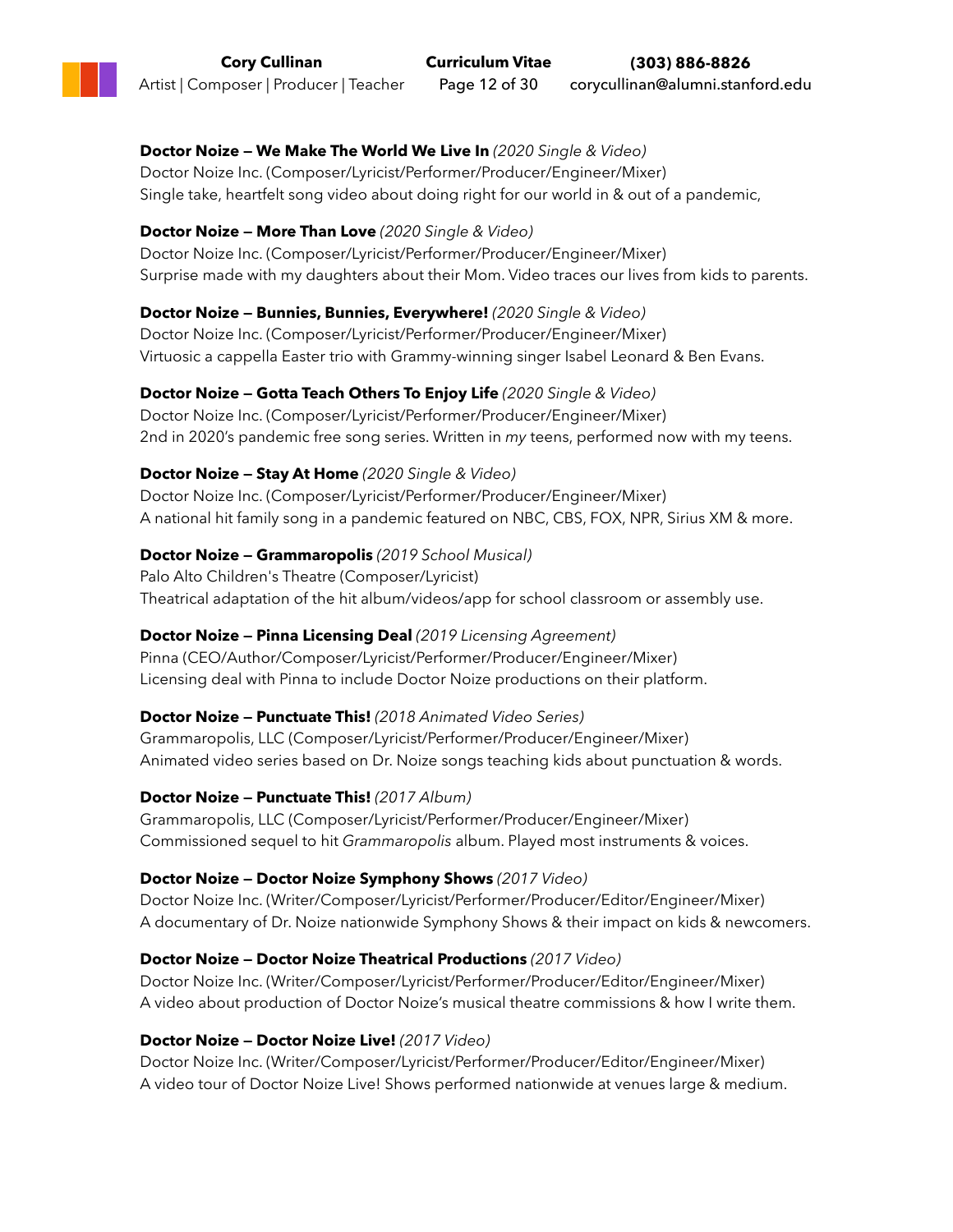#### **Doctor Noize — Doctor Noize Unplugged** *(2017 Video)*

Doctor Noize Inc. (Writer/Composer/Lyricist/Performer/Producer/Editor/Engineer/Mixer) A video tour of Dr. Noize Unplugged Shows performed nationwide at venues medium & small.

#### **Doctor Noize — Doctor Noize's Mobile Studio** *(2017 Video)*

Doctor Noize Inc. (Writer/Composer/Lyricist/Performer/Producer/Editor/Engineer/Mixer) A video at Reach Studios taking people inside my mobile recording & performing studio.

#### **Doctor Noize — The Ballad of Phineas McBoof** *(2016 Stage Musical)*

Palo Alto Children's Theatre (Author/Composer/Lyricist) Adaptation of 1st two Dr. Noize albums & books. Opened to rave reviews & sold-out houses.

**Doctor Noize — Making Phineas McBoof Crashes The Symphony** *(2015 Documentary Video)* Doctor Noize Inc. (Artist/Subject) 23-min. documentary compiling hours of footage. Film's Director secured interest of LucasFilm.

**Doctor Noize — Phineas McBoof Crashes The Symphony (Act 2)** *(2015 Double Album)* Doctor Noize Inc. (Author/Composer/Lyricist/Performer/Producer/Engineer/Mixer) Hailed by 100+ publications nationwide. Named essential recording by School Library Journal.

**Doctor Noize — Phineas McBoof Crashes The Symphony (Act 1)** *(2015 Double Album)* Doctor Noize Inc. (Author/Composer/Lyricist/Performer/Producer/Engineer/Mixer) Introduction to the orchestra with Grammy-winning voices, City of Prague Philharmonic & choir.

**CBS — Springfield Symphony Orchestra: Dr. Noize Crashes The Symphony!** *(2014 TV Show)* CBS TV (Author/Composer/Lyricist/Performer/Engineer/Mixer) CBS TV Christmas Special featuring Dr. Noize's recent show with the orchestra for 2,500 kids.

**Doctor Noize — Phineas McBoof Crashes The Symphony** *(2013 Kickstarter Campaign)* Kickstarter (Writer/Composer/Lyricist/Performer/Presenter/Producer/Engineer/Mixer/Masterer) Creatively raised \$120,000 combining online crowdfunding & offline traditional fundraising.

**Doctor Noize — Phineas McBoof Crashes The Symphony** *(2013 Mini Musical Video)* Kickstarter (Screenwriter/Composer/Lyricist/Performer/Producer/Engineer/Mixer/Masterer) Video starring me, opera stars Isabel Leonard & Nathan Gunn, conductor Kyle Pickett & kids.

**Doctor Noize — The Ballad Of Phineas McBoof Interactive eBook** *(2012 iPhone App)* Dream Cortex (Author/Designer/Composer/Performer/Producer/Engineer/Mixer) 1st Dr. Noize book brought to life in interactive form. Mix your own version of a Dr. Noize song!

**Doctor Noize — Grammaropolis** *(2012 Animated Video Series)* Grammaropolis, LLC (Composer/Lyricist/Performer/Producer/Engineer/Mixer) Animated video series teaching kids about grammar & words set to Dr. Noize's songs.

#### **Doctor Noize — Grammaropolis** *(2012 Album)*

Grammaropolis, LLC (Composer/Lyricist/Performer/Producer/Engineer/Mixer) Commission by Grammaropolis. Taught grammar & words. Played most instruments & voices.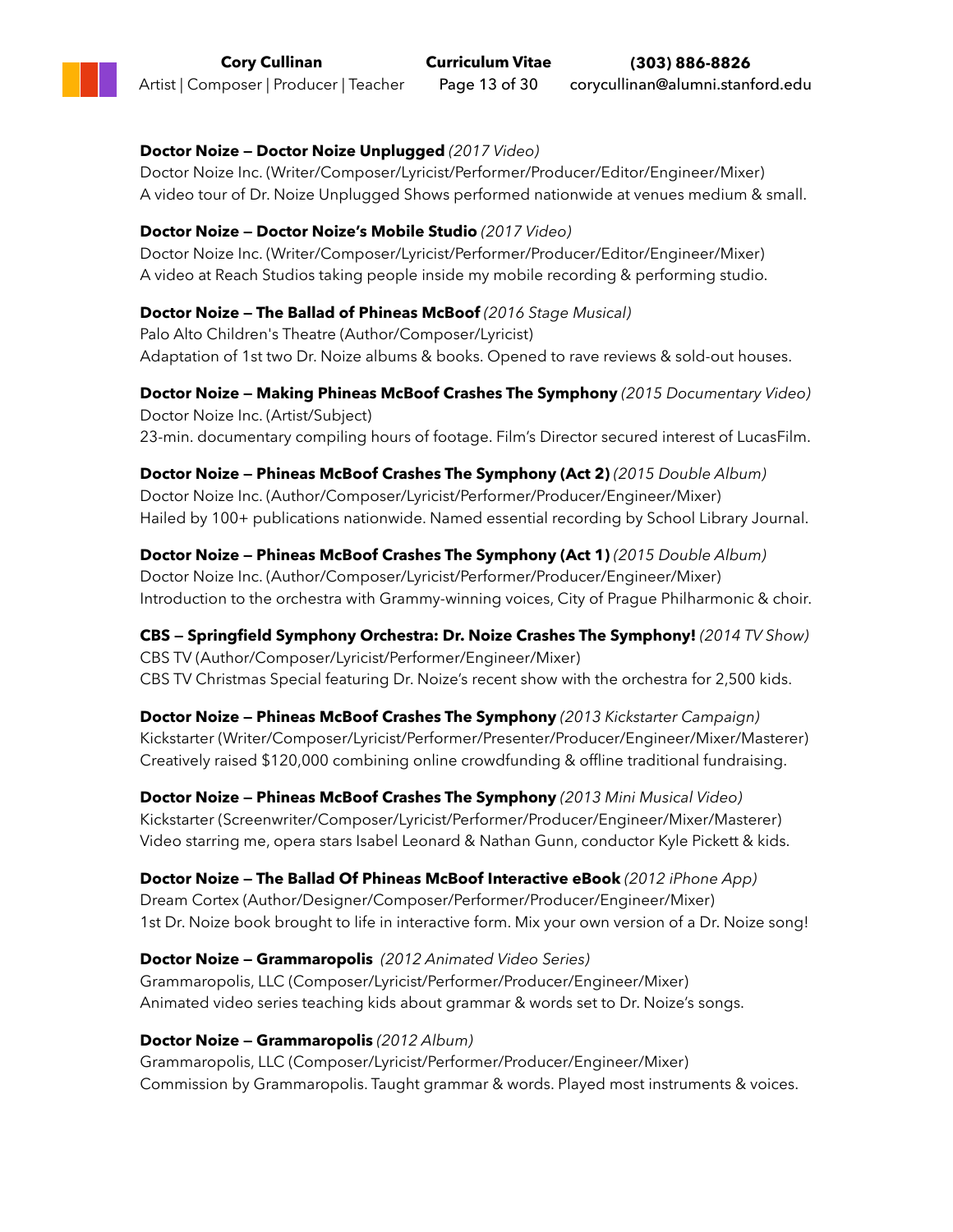#### **Doctor Noize — Welcome To Grammaropolis** *(2011 Single & Video)* Grammaropolis, LLC (Composer/Lyricist/Performer/Producer/Engineer/Mixer) Animated video & Top 10 chart hit on *Sirius/XM Kids Place Live!* For you, Gramma!

### **Doctor Noize — Bananas!** *(2011 iPhone App)*

Dream Cortex (Designer/Composer/Lyricist/Performer/Producer/Engineer/Mixer) Popular Top 25 game app in dozens of countries. I designed the game & its soundtrack.

#### **Doctor Noize — Bananas! App Trailer** *(2011 Video)*

Dream Cortex (Composer/Lyricist/Performer/Producer/Engineer/Mixer) High-end production trailer for the upcoming Dr. Noize hit app *Bananas! By Doctor Noize.*

#### **Doctor Noize — Solo Time!** *(2011 Online Game)*

Doctor Noize Inc. (Designer/Composer/Performer/Producer/Engineer/Mixer/Masterer) Online interactive game. Control Dr. Noize characters to play songs. Retired with Flash Player!

### **Doctor Noize — Touring With Doctor Noize** *(2011 Video)*

Doctor Noize Inc. (Writer/Composer/Lyricist/Performer/Producer/Editor/Engineer/Mixer) Go behind the scenes on tour around the country with Doctor Noize & his kids.

#### **Doctor Noize — Making The Return of Phineas McBoof** *(2011 Video)*

Doctor Noize Inc. (Writer/Composer/Lyricist/Performer/Producer/Editor/Engineer/Mixer) A look behind the scenes at Dr. Noize's insanely sophisticated second album for kids.

### **Doctor Noize — The Return of Phineas McBoof** *(2011 Illustrated Book)*

Doctor Noize Inc. (Author/Creative Director/Producer) Book sequel. More 3D animation & a challenging & thoughtful story about leadership & values.

### **Doctor Noize — The Return of Phineas McBoof** *(2011 Album)*

Doctor Noize Inc. (Author/Composer/Lyricist/Performer/Producer/Engineer/Mixer) Album sequel. Sophisticated composition & production values & Grammy-winning musicians.

**Doctor Noize — Baroque & Bieber: Making A Theme Song** *(2011 Video)*

Doctor Noize Inc. (Writer/Composer/Lyricist/Performer/Producer/Editor/Engineer/Mixer) Learn how the new song *I'm With The Band* is based on Baroque music & see the Doc dance!

### **Doctor Noize — Making The Ballad of Phineas McBoof Book** *(2011 Video)*

Doctor Noize Inc. (Writer/Composer/Lyricist/Performer/Producer/Editor/Engineer/Mixer) Dr. Noize interviews the 3D animation crew at Hong Kong's Dream Cortex about the book.

### **Doctor Noize — Who Dropped The Block?** *(2010 Online Game)*

Doctor Noize Inc. (Designer/Composer/Lyricist/Performer/Producer/Engineer/Mixer/Masterer) Online mental acuity game with its own original soundtrack. Retired when Flash Player did!

### **Doctor Noize — Clothing & Merchandise** *(2010 Online CafePress Store)*

Doctor Noize Inc. (Designer/Writer/Producer) Extensive line of clothing & merchandise featuring Doctor Noize characters & their quotes.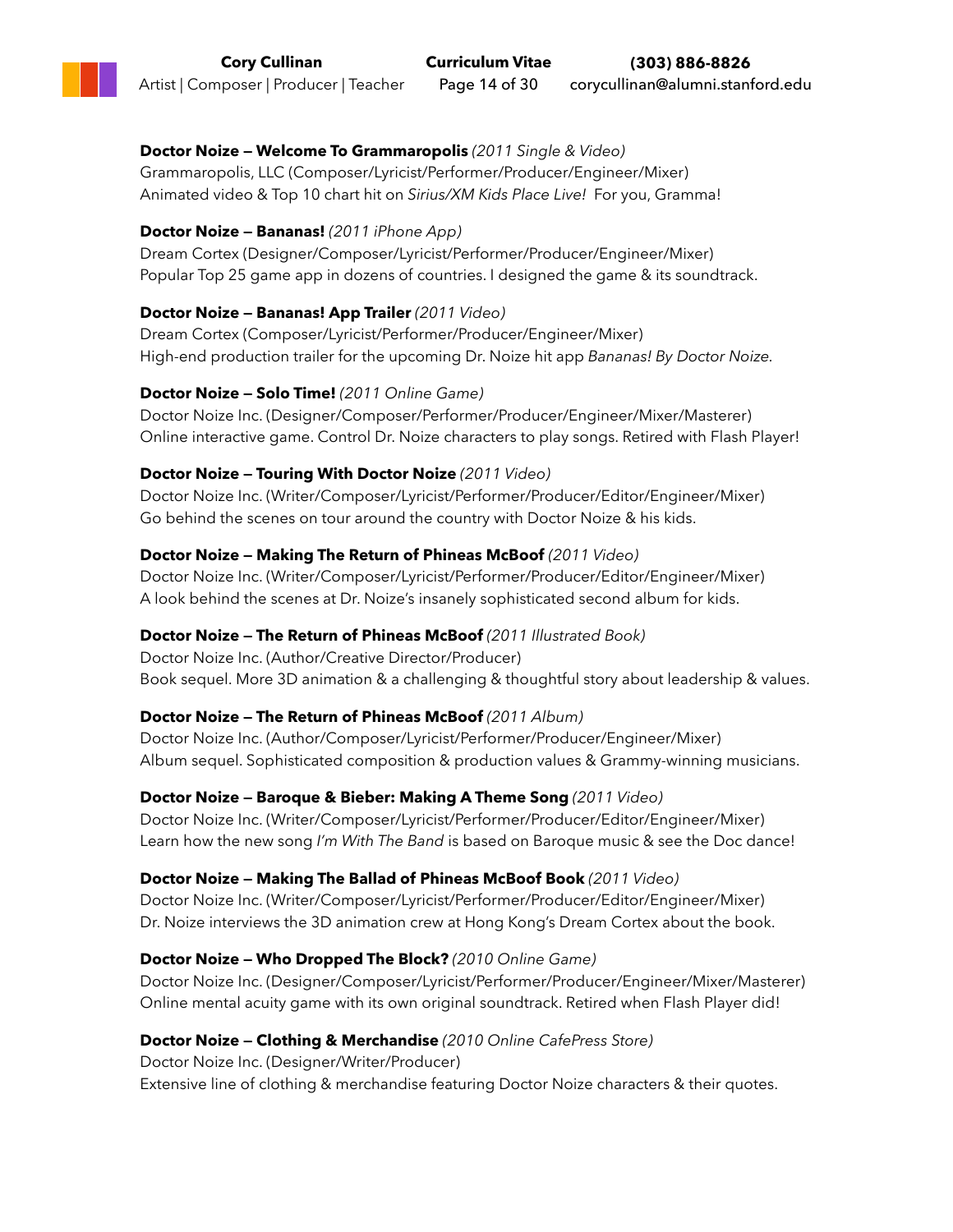### **Doctor Noize — The Monster Dance** *(2010 Single)*

Doctor Noize Inc. (Author/Composer/Lyricist/Performer/Producer/Engineer/Mixer) Designated as "iTunes Essential Recording." Featured on popular iTunes Halloween album.

#### **Doctor Noize — Banana** *(2010 3D Animated Video)*

Dream Cortex (Screenwriter/Composer/Lyricist/Performer/Producer/Engineer/Mixer) Popular 3D-animated video of Dr. Noize's smash *Banana* from Dream Cortex animation studio.

### **Doctor Noize — The Ballad of Phineas McBoof (Second Edition)** *(2010 Illustrated Book)*

Doctor Noize Inc. (Author/Producer) Updated & enhanced re-release of the original book with full Dream Cortex 3D animation.

#### **Doctor Noize — The Ballad of Phineas McBoof (Second Edition)** *(2010 Album)*

Doctor Noize Inc. (Author/Composer/Lyricist/Performer/Producer/Engineer/Mixer) Updated version of Dr. Noize's debut with new lead song & enhanced recordings & artwork.

### **Doctor Noize — Outblaze Partnership** *(2010 Incorporation Deal)*

Doctor Noize Inc. (CEO/Creative Director/Negotiator) Sold minority stake in newly-formed Doctor Noize Inc. to Hong Kong multimedia giant Dream Cortex / Outblaze. Named CEO. Infused over \$1 million of resources & assets into company.

### **Doctor Noize — Symphony Shows** *(2009-present Orchestral Shows)*

North State Symphony & Orchestras Nationwide (Author/Composer/Lyricist/Performer) Commission from The McConnell Foundation to compose 60-minute live work introducing newcomers to the orchestra led to sold-out national shows from AK to MO & *Symphony* album.

### **Doctor Noize — Continental Airlines In-Flight Entertainment Channel** *(2009)*

Pictoria Creations (Author/Composer/Lyricist/Performer/Producer/Engineer/Mixer) Doctor Noize's music was featured on a channel of the airline's in-flight entertainment.

#### **Doctor Noize — Dr. Noize Unplugged Shows & Book Readings** *(2007-present Live Shows)*

Doctor Noize Inc. / Pictoria Creations (Author/Composer/Lyricist/Performer/Producer) Scaled-down acoustic guitar show for smaller venues. Often includes a Dr. Noize book reading.

#### **Doctor Noize — Doctor Noize Live! Shows** *(2007-present Live Shows)*

Doctor Noize Inc. / Pictoria (Author/Composer/Lyricist/Performer/Producer/Engineer/Mixer) Innovative high-tech virtuosic one-man-band audience interaction show. Doc loops voice/ guitar/keys/sax/percussion/kazoo in Ableton Live. Thousands played from US to Hong Kong.

#### **Doctor Noize — Doctor Noize Full Band Shows** *(2007-2010 Live Shows)*

Doctor Noize Inc. / Pictoria (Author/Composer/Lyricist/Performer/Producer/Engineer/Mixer) 3-piece band shows with drummer, guitarist & me on voice/keys/guitar/sax/percussion/kazoo!

#### **Doctor Noize — The Ballad of Phineas McBoof** *(2007 Illustrated Book)*

Pictoria Creations (Author/Producer) 1st illustrated book, telling the same story as the beloved debut recording of the same name.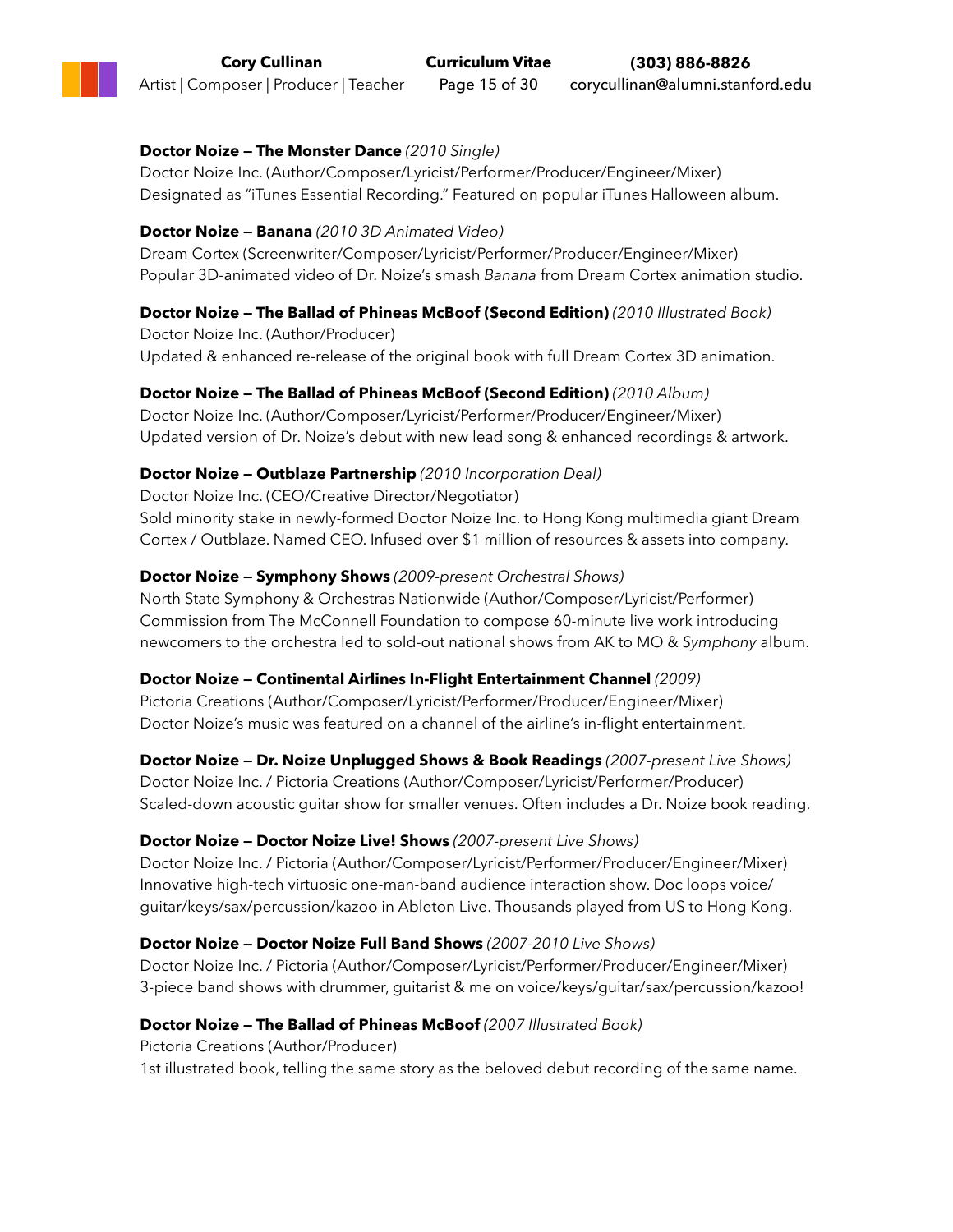**Doctor Noize — doctornoize.com** *(2006-present Website)* Doctor Noize Inc. / Pictoria Creations (Designer/Writer/Producer/Webmaster) Multimedia treasure trove of free education, entertainment & info for kids, parents & teachers.

**Doctor Noize — Noizeletter** *(2006-2012 Quarterly Newsletter)* Doctor Noize Inc. / Pictoria Creations (Author/Writer/Producer) "Best newsletter in kids' music" — NPR blogger Stefan Shepherd. Infamous on April Fools' Day.

**Doctor Noize — Banana** *(2006 Single)* Pictoria Records (Composer/Lyricist/Performer/Producer/Engineer/Mixer) First Dr. Noize single. #1 national song on Sirius/XM Kids chart. Launched Dr. Noize nationally.

**Doctor Noize — The Ballad of Phineas McBoof** *(2006 Album)* Pictoria Records (Author/Composer/Lyricist/Performer/Producer/Engineer/Mixer) "This is the way kids music should be." — Mindy Thomas, XM Kids Program Director & Host

## Productions & Publications for Others

### **Regis Recording Arts Volume 1 — Made In The Stu** *(2022 Album)*

Regis University (Performer/Producer/Mixer/Engineer) Produced full length album of student productions as Professor at Regis University.

### **Miriam Kapner — Ground Zero Film Score** *(2022 Film Score Recording)*

(Producer/Mixer/Engineer) Recorded & produced film score & recording featuring volin, cello & oboe at Claver Hall.

### **Konshens & The Earth Band — UNICEF World Children's Day Concert** *(2021 Online Concert)*

Audioverse Music (Performer/Producer/Engineer) Co-produced four special live concert song versions for this international pandemic-era show.

**Loretta Notareschi — Ten Shape Preludes** *(2021 Recording & Video)*

(Producer/Mixer/Engineer) Recorded, edited and mixed both the audio and video performed by pianist Steven Beck.

### **Loretta Notareschi — Gnomic Concerto** *(2021 Recording & Video)*

(Producer/Mixer/Engineer) Recorded, edited and mixed both the audio and video performed by chamber orchestra.

### **Michael Frank — Pulsations** *(2021 Recording & Video)*

(Producer/Mixer/Engineer) Recorded, edited and mixed both the audio and video performed by chamber orchestra.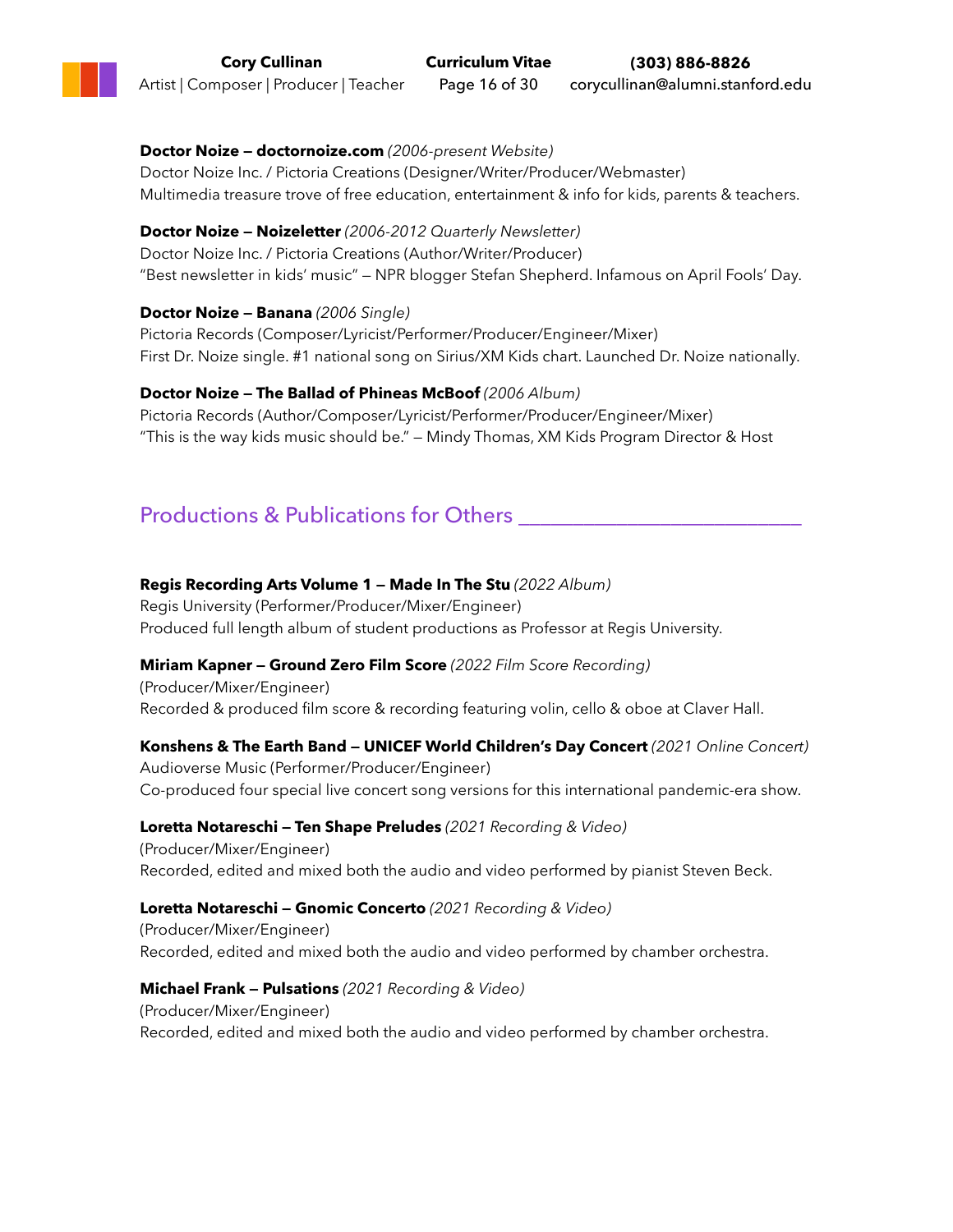### **Konshens & The Earth Band — It Only Takes A Smile** *(2021 Single & Video)*

Audioverse Music (Performer/Producer/Engineer) Hit #10 on "Hottest Family Music" chart with Grammy-winning keyboardist Daniel Witherspoon.

### **Konshens & The Earth Band — The Sun Rises In Your Eyes** *(2021 Single & Video)*

Audioverse Music (Performer/Producer/Engineer) From *Funk The* Earth; launched *Nature For Life Hub* at United Nations General Assembly 10/4.

### **Konshens & The Earth Band — Shine** *(2021 Single & Video)*

Audioverse Music (Performer/Producer/Engineer) Single from *Funk The* Earth; hit #4 on Sirius XM Kids Place Live's national airplay chart.

### **Konshens & The Earth Band — Born From The Land** *(2021 Single & Video)*

Audioverse Music (Guitarist/Performer/Producer/Engineer) Single features Africa's Mzansi Youth Choir & Baaba Maal from the *Black Panther* soundtrack.

### **Konshens & The Earth Band — Positive Energy** *(2021 Single & Video)*

Audioverse Music (Composer/Lyricist/Performer/Producer/Engineer) #1 on "Hottest Family Music" chart, played on Fox TV & UNICEF World Children's Day Concert.

### **Konshens & The Earth Band — Funk The Earth** *(2021 Album)*

Audioverse Music (Performer/Lyricist/Composer/Producer) Co-Produced album on global sustainability with Konshens The MC, Ricky Kej & Lonnie Park.

### **Upper Diamond — You've Got The Wrong Terrorist** *(2021 Video)*

Upper Diamond (Voice Artist/Engineer) Played the QAnon Shaman role in a political satire video by Los Angeles production company.

### **Étude Group — TV Spot** *(2021 TV & Internet Ad)*

the idea works (Composer/Performer/Producer/Mixer) Composer & producer of music for TV & web ad promoting Étude Group schools.

### **Cory Cullinan — Children's Music Report** *(2020 Research Report*)

Recording Academy Board Of Governors (Researcher/Writer/Presenter) 7-pg. investigative report personally delivered & discussed with Recording Academy President based on dozens of interviews. Impacted 2021 change to eliminate Nominating Committees.

### **Nancy Sampson — Vocal & Piano Songs** *(2020 Arrangements & Scores)*

Reach Studios (Teacher/Arranger/Score Creator) Co-arranged and created series of LDS church songs for composer Nancy Sampson.

### **Sam McGuire & Zbyněk Matějů — The Art Of Digital Orchestration** *(2020 Book)*

Focal Press (Writer/Recording Artist) Invited by authors to write chapter on my experience working with orchestras & technology.

### **Reach Studios — Introducing Reach Studios** *(2019 Video)*

Reach Studios (Writer/Composer/Producer/Editor/Engineer/Mixer) A promo & intro video to Reach Studios & some of its productions.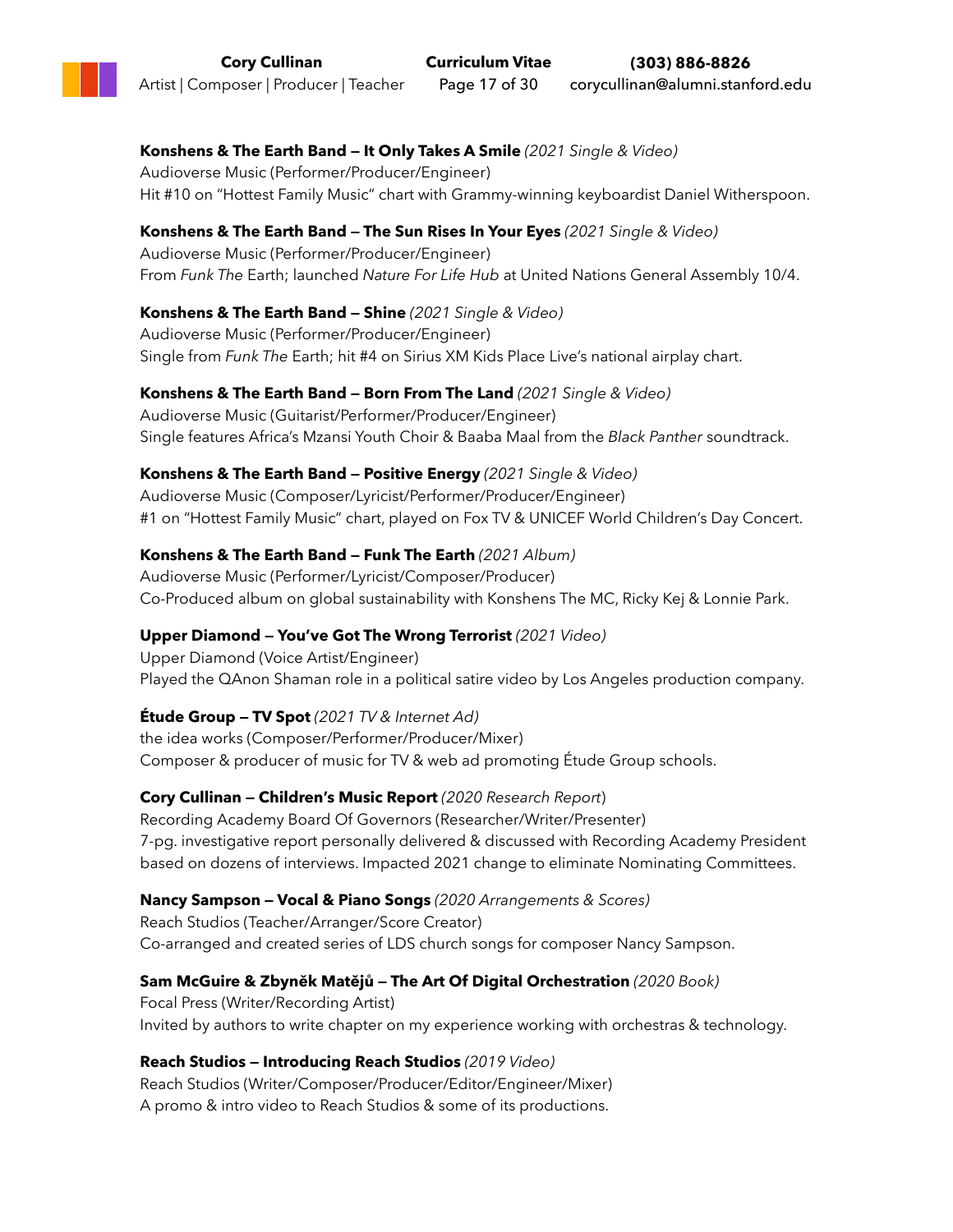### **Sam McGuire — Modern MIDI: Sequencing & Performing (2nd Edition)** *(2019 Book)*

Routledge Press (Interviewee) Updated text. Interviewed as composer Cory Cullinan & recording artist Dr. Noize.

### **Neela Rao — Paradise** *(2019 EP)*

Reach Studios (Performer/Producer/Engineer/Mixer/Masterer) 2nd release by incredible young composer/performer Neela Rao at Reach Studios.

### **Parker Bell — Various Works** *(2019 Recordings & Scores)*

Reach Studios (Teacher/Producer) Produced various recordings & scores for young CO musician Parker Bell.

### **Neela Rao — Someday** *(2018 EP)*

Reach Studios (Performer/Producer/Engineer/Mixer/Masterer) An incredible debut EP by CA singer/songwriter Neela Rao at Reach Studios.

### **Eilzabeth Billups — Single** *(2017 Single)*

Reach Studios (Engineer/Producer/Mixer/Masterer) Produced musical theatre single by singer Elizabeth Billlups at Reach Studios..

### **Sam McGuire — Modern MIDI: Sequencing & Performing** *(2017 Book)*

Routledge Press (Interviewee) Interviewed as composer Cory Cullinan & recording artist Dr. Noize about my techniques.

### **Max Popov — Moё настроение** *(2017 EP)*

Reach Studios (Producer/Mixer/Masterer) Produced EP of Russian-language reggae & rock for Russian-American musician Max Popov.

### **Reach Studios — Soundscaping** *(2017 Video)*

Reach Studios (Writer/Composer/Lyricist/Performer/Producer/Editor/Engineer/Mixer) Documentary of my innovative sound design techniques in the song *Little Rock Don't Break*.

### **Reach Studios — reachstudios.net** *(2016 Website)*

Pictoria Creations (Designer/Writer/Producer/Webmaster) Website providing information, tour & production news about my 5-room production studio.

### **Reach Studios — Reach Studios Tour** *(2016 Video)*

Reach Studios (Writer/Composer/Producer/Editor/Engineer/Mixer) A tour of Reach Studios, my personally-designed 5-room media production facility.

#### **Jolie & Alayna — EP** *(2014 EP)* Reach Studios (Engineer/Producer/Mixer/Masterer) Produced EP of this singing duo from Colorado.

### **Josie, Gracie & Eilzabeth Billups — Voice Lessons** *(2014 Teaching)*

Reach Studios (Teacher) Taught voice lessons to this musical theatre mom and her daughters at Reach Studios..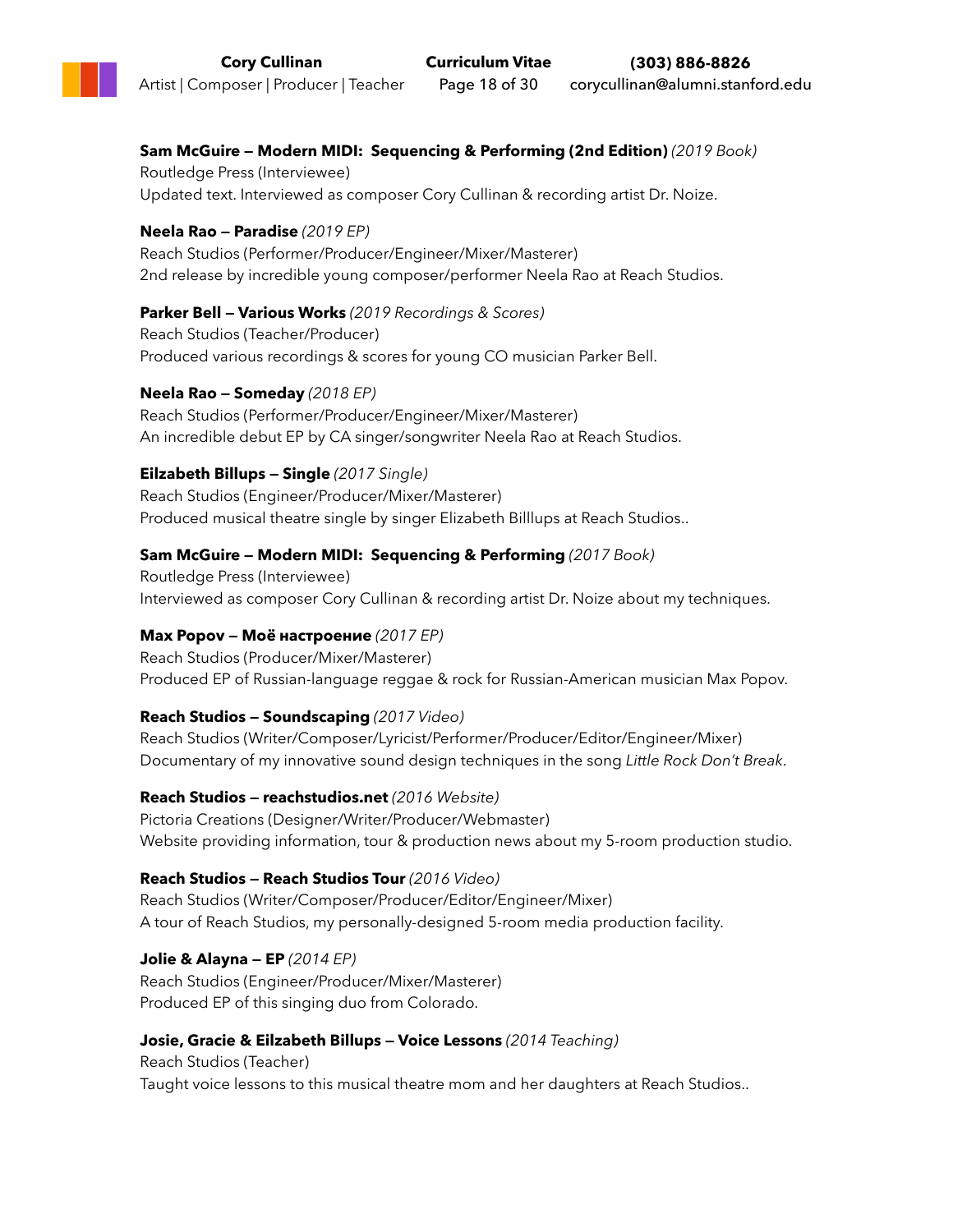### **Reach Studios** *(2014 Media Production Facility)*

Pictoria Creations (Designer/Owner/Manager) Personally designed & managed construction of 5-room facility & indoor soccer turf field.

### **Grammaropolis — Grammaropolis** *(2012 iPhone App)*

Grammaropolis, LLC (Composer/Lyricist/Performer/Producer/Engineer/Mixer) Award-winning mobile app using Dr. Noize songs to teach kids about grammar & words.

### **Grammaropolis — grammaropolis.com** *(2012 Website)*

Grammaropolis, LLC (Composer/Lyricist/Performer/Producer/Engineer/Mixer) Resource for students, parents & teachers using Dr. Noize songs & videos to teach in a fun way.

### **Eric Taggart — Polaroids & Orange Peels** *(2004 Album)*

Pictoria Records (Performer/Producer/Engineer/Mixer/Masterer) Produced, co-arranged & performed on full-length indie album by poetic rock artist.

### **The Pinewood Singers: One May Evening** *(2003 DVD)*

Pinewood Creations (Director/Conductor/Producer/Engineer/Mixer/Masterer) DVD of choir I conducted/directed earning the only perfect judges' score at Disneyland.

### **The Pinewood Singers: One May Evening** *(2003 Album)*

Pinewood Records (Conductor/Producer/Engineer/Mixer/Masterer) Final concert of my award-winning high school choir, winner of Disney's *Music In The Parks.*

### **SWARM 9-10: Memories** *(2003 Album)*

Pinewood Records (Teacher/Performer/Producer/Masterer) Final album of student compositions at Pinewood's Recording Arts program. Double length.

**Stephen Sondheim — Into The Woods** *(2003 Fully-Staged Musical Theatre Production)* Pinewood School (Teacher/Musical Director/Conductor/Producer) Music Directed & conducted production of the full version of the Sondheim classic.

### **Stanford Chamber Chorale — Choral Reflections** *(2002 Album)*

Pictoria Records (Owner/President) 2nd Stanford Chamber Chorale recording released on my label Pictoria Records.

### **SWARM 7-8 — Words Inside My Mind** *(2002 Album)*

Pinewood Records (Teacher/Performer/Producer/Masterer) 7th album of student compositions at Pinewood's Recording Arts program. Double length.

**Studs Terkel & More — Working** *(2002 Fully-Staged Musical Theatre Production)* Pinewood School (Teacher/Musical Director/Conductor/Producer) Music Directed & Conducted production of the famous musical theatre work.

### **SWARM 6 — World Beat** *(2001 Album)*

Pinewood Records (Teacher/Performer/Producer/Masterer) Student compositions like *Mysteries Of Life* at Pinewood's Recording Arts program.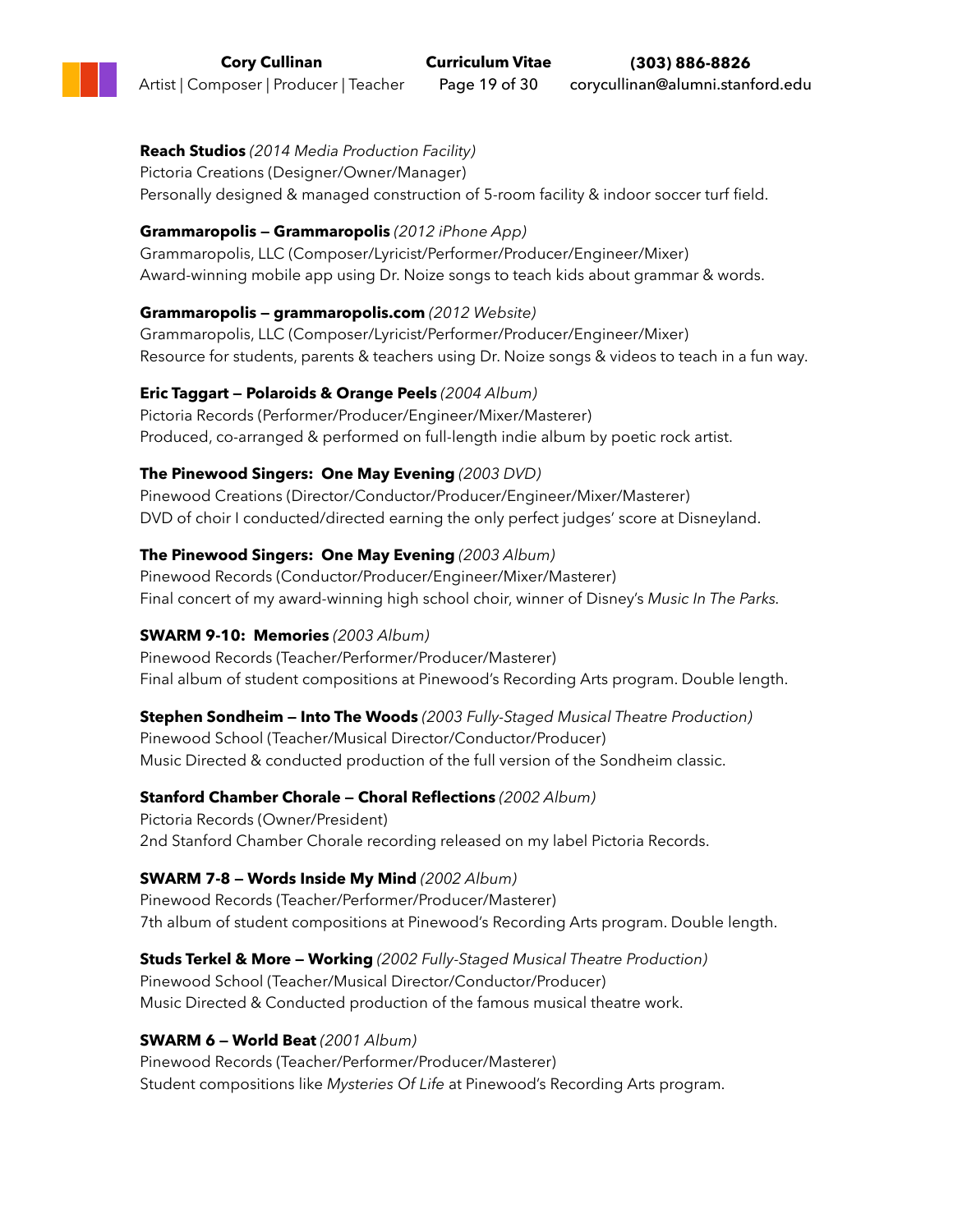### **SWARM 5 — Life In Da 'Wood** *(2001 Album)*

Pinewood Records (Teacher/Performer/Producer/Masterer) Student compositions like school anthem *Panther Song* at Pinewood's Recording Arts program.

### **SWARM 4 — Moving On** *(2000 Album)*

Pinewood Records (Teacher/Performer/Producer/Masterer) Student compositions like *There Is A Tomorrow* at Pinewood's Recording Arts program.

### **SWARM 3 — Millennium** *(2000 Album)*

Pinewood Records (Teacher/Performer/Producer/Masterer) Student compositions like the tribute *Mrs. Riches Song* at Pinewood's Recording Arts program.

### **SWARM — School Concerts** *(1999-2003 Live Performances)*

Pinewood School (Teacher/Director/Performer/Producer/Engineer) Biannual shows of student works followed by sales of the CDs. Raised money for school studio.

### **Stanford Chamber Chorale — Voices Of Christmas** *(1999 Album)*

Pictoria Records (Owner/President) First choral album on my indie label of my former ensemble, now conducted by Stephen Sano.

### **SWARM 2 — Bring You Home** *(1999 Album)*

Pinewood Records (Teacher/Performer/Producer/Masterer) Student compositions like *Sounds Of Summer* at Pinewood's Recording Arts program.

### **SWARM 1 — Four Years Gone** *(1999 Album)*

Pinewood Records (Teacher/Performer/Producer/Masterer) Student compositions like poignant *Four Years Gone* at Pinewood's Recording Arts program.

### **Mark Van Horn — Mark Van Horn's Greatest Hits** *(1997 Album)*

Pictoria Creations (Arranger/Performer/Producer/Engineer/Mixer/Masterer) Co-produced anthology of music by my production partner after his brain tumor death at 25.

### **Congregation Beth Am — Rosh Hashanah Services** *(1994 Live Performance)*

Congregation Beth Am (Tenor) Professional Tenor. Sang service's solos & led section in front of 1000+ at DeAnza's Flint Center.

### **Cañada College — Choral Concerts** *(1993 Live Performances)*

Pictoria Creations (Engineer/Producer) Assisted Conductor Carl Sitton producing the school's live choral rehearsals & performances.

### **Pictoria Creations — Music Copyist** *(1992-1995)*

Pictoria Creations (Score & Parts Creator/Copyist) Scored sheet music for Sacramento Symphony, Art Barnes, Congregation Beth Am & more.

### **Stanford University — CCRMA Concerts** *(1992-3 Live Performances)*

Stanford University (Producer/Engineer/Roadie) True story: I once slept overnight at Frost Amphitheatre with two skunks to guard show gear.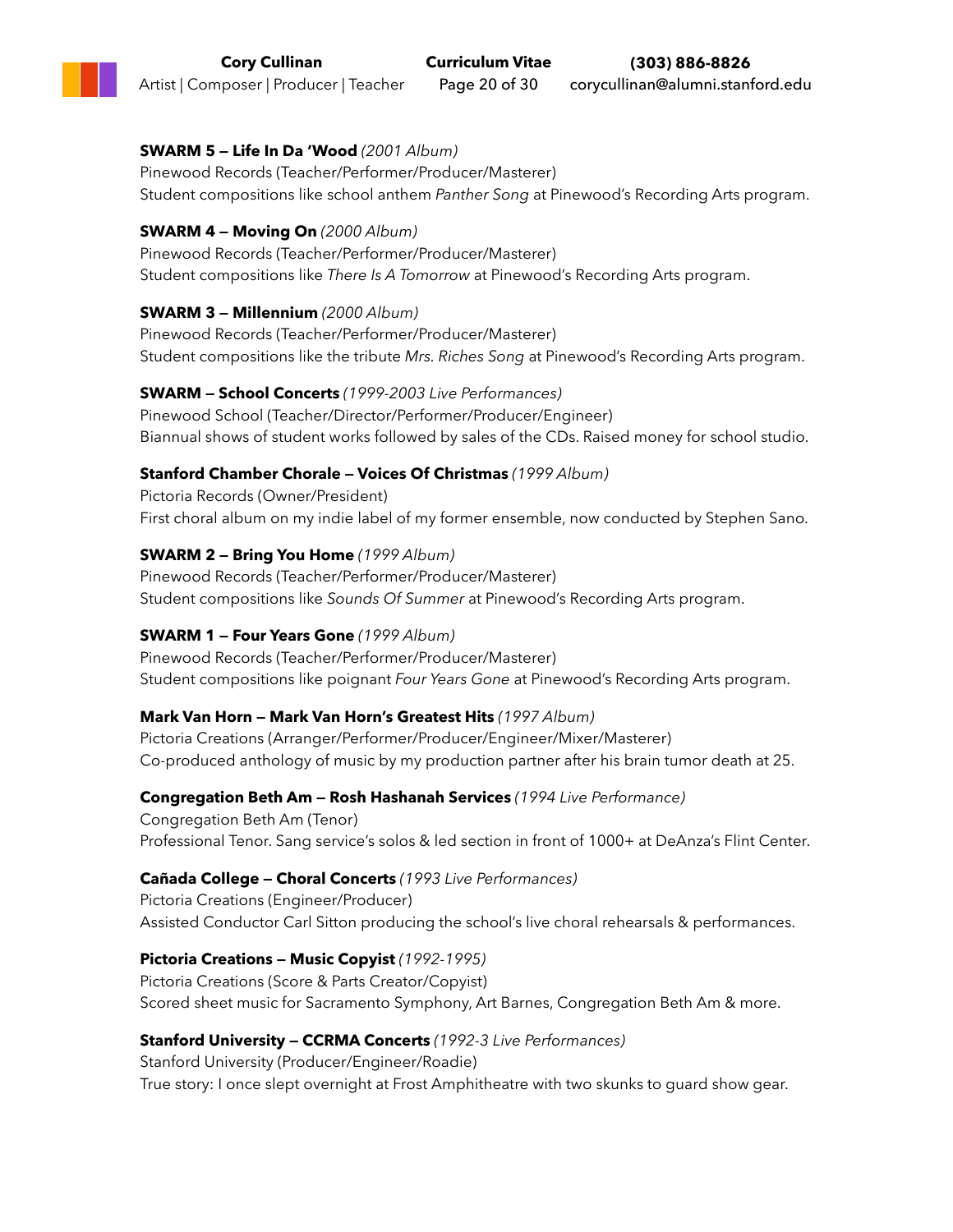### **Stanford Chamber Chorale — Broadway Cafe** *(1992-1993 Live Shows)*

Stanford University (Tenor) Acted & sang musical theatre solos & classics. My *Time Warp* was timeless. Out of this world.

### **John Cage — Musicircus** *(1992)*

Stanford University (Saxophonist) Performed under the direction of legendary composer John Cage in his weeklong residency.

### **Debussy — Underwater Cathedral** *(1992)*

Stanford University (Orchestration Student) Arranged famed piano piece for full orchestra. Got the orchestrating & arranging bug.

### **Stanford Chamber Chorale — Live Performances** *(1991-1993 Live Shows)*

Stanford University (Tenor) School's most select choral audition ensemble. Learned, performed & produced masterworks.

### **Stanford University Singers — Live Performances** *(1990-1991 Live Shows)*

Stanford University (Tenor) Performed pieces from Beethoven's 9th Symphony to choral works in Stanford's largest choir.

### **Stanford Memorial Church Choir — Live Performances** *(1990-1991 Live Shows)*

Stanford University (Tenor) Performed diverse choral repertoire under the direction of my vocal teacher Gregory Wait.

### **Stanford Early Music Singers — Live Performances** *(1989-1990 Live Shows)*

Stanford University (Tenor) Performed early vocal music, from chant to polyphony, under the direction of William Mahrt.

### **Never Been To Texas — Live Performances** *(1988-1990 Live Shows)*

Never Been To Texas (Singer/Keyboardist/Bandleader) Frontman of popular Stanford campus pop/funk/dance band stacked with future industry pros.

### **Mark Van Horn — Big Radio** *(1988 Album)*

Pictoria Creations (Arranger/Performer/Producer/Engineer/Mixer/Masterer) We built an 8-track studio in janitor's closet of Mark's apartment complex. Those were the days.

### **Los Altos High School Jazz Band — Live Performances** *(1987-1988)*

Los Altos High School (Pianist) Pianist/saxophonist. Joined for a band girl who became my girlfriend. Successful endeavor.

### **Varsity Men's Glee — Live Performances** *(1987-1988)*

Los Altos High School (Tenor) Joined lunchtime choral ensemble to study with LAHS' acclaimed conductor Mark Shaull.

### **Wishful Thinking — Live Performances** *(1985-1988 Live Shows)*

Pictoria Creations (Singer/Keyboardist/Saxophonist/Engineer) Frontman/keyboardist/saxophonist of cover band Wishful Thinking. Played schools & venues.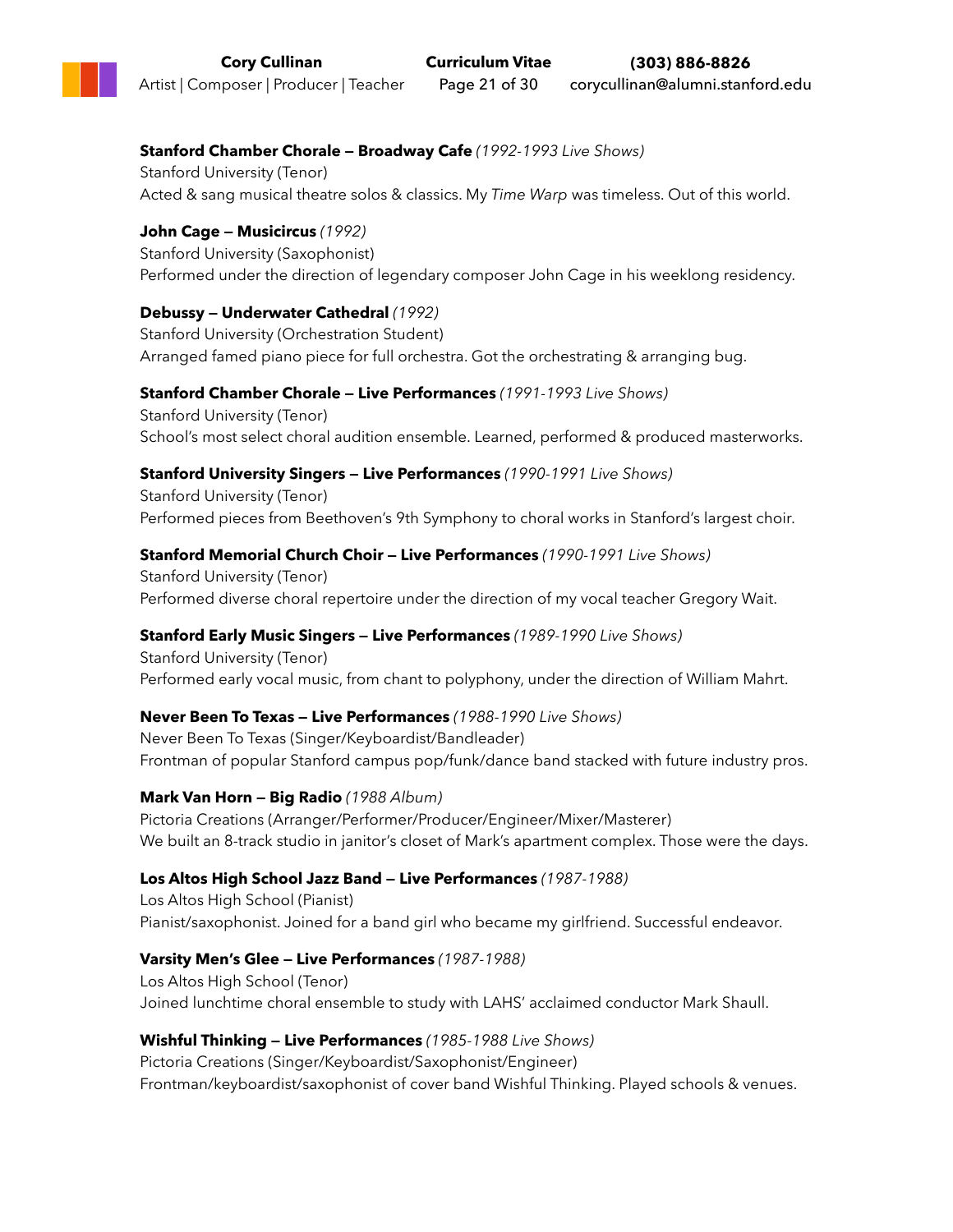## Productions & Publications About (Partial List) \_\_\_\_\_\_\_\_\_\_\_\_\_\_\_\_\_\_\_\_\_\_\_\_\_\_\_\_\_\_\_\_

*There have been thousands of media publications, interviews or mentions of Cory Cullinan & Doctor Noize over the years. Here are a few that still have links as of this writing.*

### **[Podcast: Doctor Noize — Album Feature — "Positive Energy — The Songs of Doctor Noize"](https://kindierockstars.buzzsprout.com/1809561/10368928-season-2-ep-52-doctor-noize-album-feature-positive-energy-the-songs-of-doctor-noize)**

*Patrick Adams, Kindie Rock Stars* A comprehensive interview and song tour encompassing my entire Doctor Noize career.

[The Secret Life of Crowdfunding: Cory Cullinan](http://www.europeanbusinessreview.com/the-secret-life-of-crowdfunding/) *Adam J. Bock & Denis Frydrych, European Business Review* An article (that became a Doctoral Thesis) on my fundraising as CEO for Doctor Noize Inc.

### **[Konshens & The Earth Band on Fox TV](https://www.youtube.com/watch?v=AwPdaa-eUz8)**

*Good Day DC* TV feature and interview on my 2021 passion production project featuring lead single I wrote.

### **[Cory Cullinan & Doctor Noize on CBS National Radio](https://www.doctornoize.com/doctor-noize-on-cbs-2/)**

*Stephan Kaufman, CBS News* 2 national news features on Cory Cullinan & Doctor Noize in 2020.

### **['We went all Partiridge family:' Lone Tree family gets musical while staying home](https://www.9news.com/article/features/stay-at-home-song/73-da00d320-cd14-4ba2-998d-3afb82c7d780)**

*Joshua Aldredge, NBC 9News* An NBC TV News feature in 2020 on my family's pandemic *Stay At Home* song.

### **[The Kaleidoscopic Creations of Dr. Noize](http://www.counterpunch.org/2016/07/15/the-kaleidoscopic-creations-of-dr-noize/)**

*David Yearsley, Cornell University Professor of Music, in Counterpunch* Musiciologist Dr. Yearsley examines Phineas McBoof Crashes the Symphony.

### **[Doc On FOX Morning Show](https://www.doctornoize.com/doc-on-fox-morning-show-denver/)**

*Chris Parente, FOX TV Denver* I was invited to help ring in the New Year by FOX TV and the Denver Children's Museum.

### **The Gift Of [Inspiration](http://doctornoize.flywheelsites.com/the-gift-of-inspiration/)**

*Doris Huang, yourtruehero.com* Pinewood High School's top-ever academic student writes of my impact on her way to Harvard.

### **[The World Is My Oyster](http://corycullinan.com/buzz/the-world-is-my-oyster/)**

*Audrey C. Kanemoto, Ill Vezzo* An examination of the music and philosophy behind my debut recording *My Oyster*.

### **[Positive Energy!](https://mattdg204.wixsite.com/mattsrandomthoughts/post/kindie-hit-list-november-2020)**

*Matt de Guzman, Matt's Hit List For November* A blog from the Philippines writes on Doctor Noize's star-studded environmental single.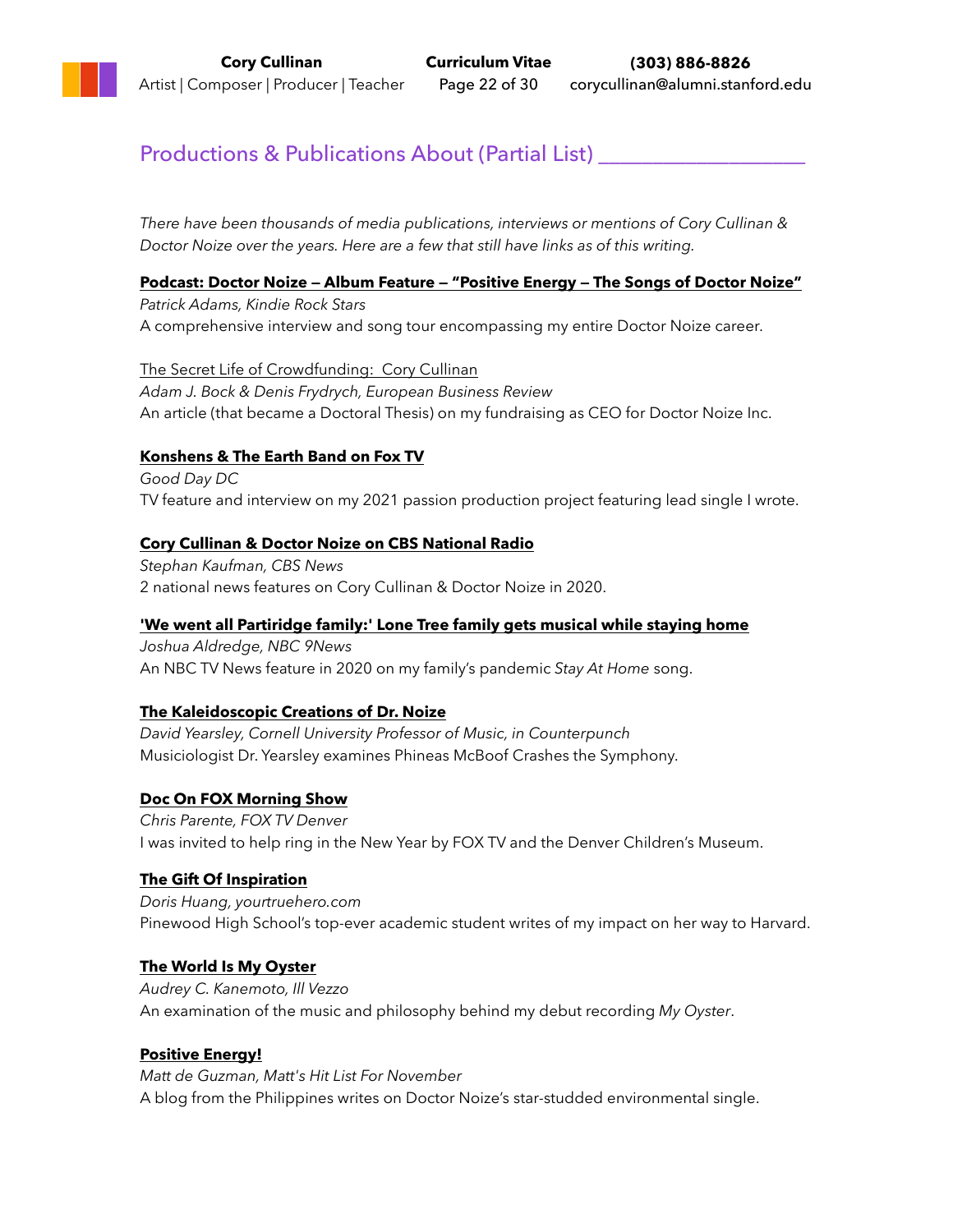### **[The Rich Experience Of A Doctor Noize Assembly](http://doctornoize.flywheelsites.com/doctor-noize-assembly/)**

*Skip Johnson, El Crystal Elementary School Principal* An elementary school Principal on Doctor Noize school shows.

#### **[The musician/genius/madman behind Doctor Noize](http://www.zooglobble.com/blog/2011/2/3/interview-cory-cullinan-doctor-noize.html)**

*Stefan Shepherd, Zooglobble* This crazy extended interview is pretty much what it sounds like…

#### **[Headlining Bohemian Nights: Doctor Noize](https://www.doctornoize.com/doctor-noize-headlines-bohemian-nights/)**

*Bohemian Nights Promo Video* A feature on Dr. Noize at the huge music festival he's headlined as family artist for many years.

#### **[Professor Encourage Families To "Stay At Home"](https://news.ucdenver.edu/cam-faculty-records-stay-at-home-song-with-family/)**

*Amanda Blackman, CU Denver News* CU Denver's publication highlights my work as a professor and as an impactful recording artist.

#### **[Phineas McBoof's Adventures Should Be In Every Family's Music Library](https://philspicks.wordpress.com/2016/08/07/phineas-mcboofs-adventures-should-be-in-every-familys-music-library/)**

*Phil Sayblack, Phil's Pick's* A review of the Doctor Noize canon through the Symphony album.

#### **['Phineas McBoof' aims to inspire](http://www.paloaltoonline.com/news/2016/11/02/phineas-mcboof-aims-to-inspire)**

*Patrick Condon, Palo Alto Weekly* A feature on the opening of my first stage musical.

#### **[Bring the Noize: Syndicate and Role-Identity Co-Creation During Crowdfunding](https://journals.sagepub.com/doi/full/10.1177/2158244018805808)**

*Denis Frydrych & Adam Bock, 2018 Doctoral Dissertation, Sage Journals* A doctoral dissertation examining my entrepreneurial & fundraising work as Doctor Noize.

#### **[Podcast: Cory Cullinan aka Doctor Noize](http://goodstuffpod.com/episode-47-cory-cullinan-aka-doctor-noize/)**

*Mike Mason, Good Stuff Kids* A podcast interview.

#### **[Denver TV Channel 2 / FOX 31 Feature Story](https://www.doctornoize.com/denver-channel-2-story/)**

*Natalie Tysdal, Denver Channel 2* A TV feature interview about how I used recording arts to express & connect in the pandemic.

#### **[New Music: Grammaropolis](http://youknowforkidsblog.blogspot.com/2012/10/new-music-grammaropolis.html)**

*Myles McDonnell, You Know, For Kids* A review of the Grammaropolis album.

#### **[Beautiful Noize](http://www.counterpunch.org/2013/08/23/beautiful-noize/)**

*David Yearsley, Cornell University Professor of Music, in Counterpunch* An incredibly in-depth and astute review of the second Dr. Noize album.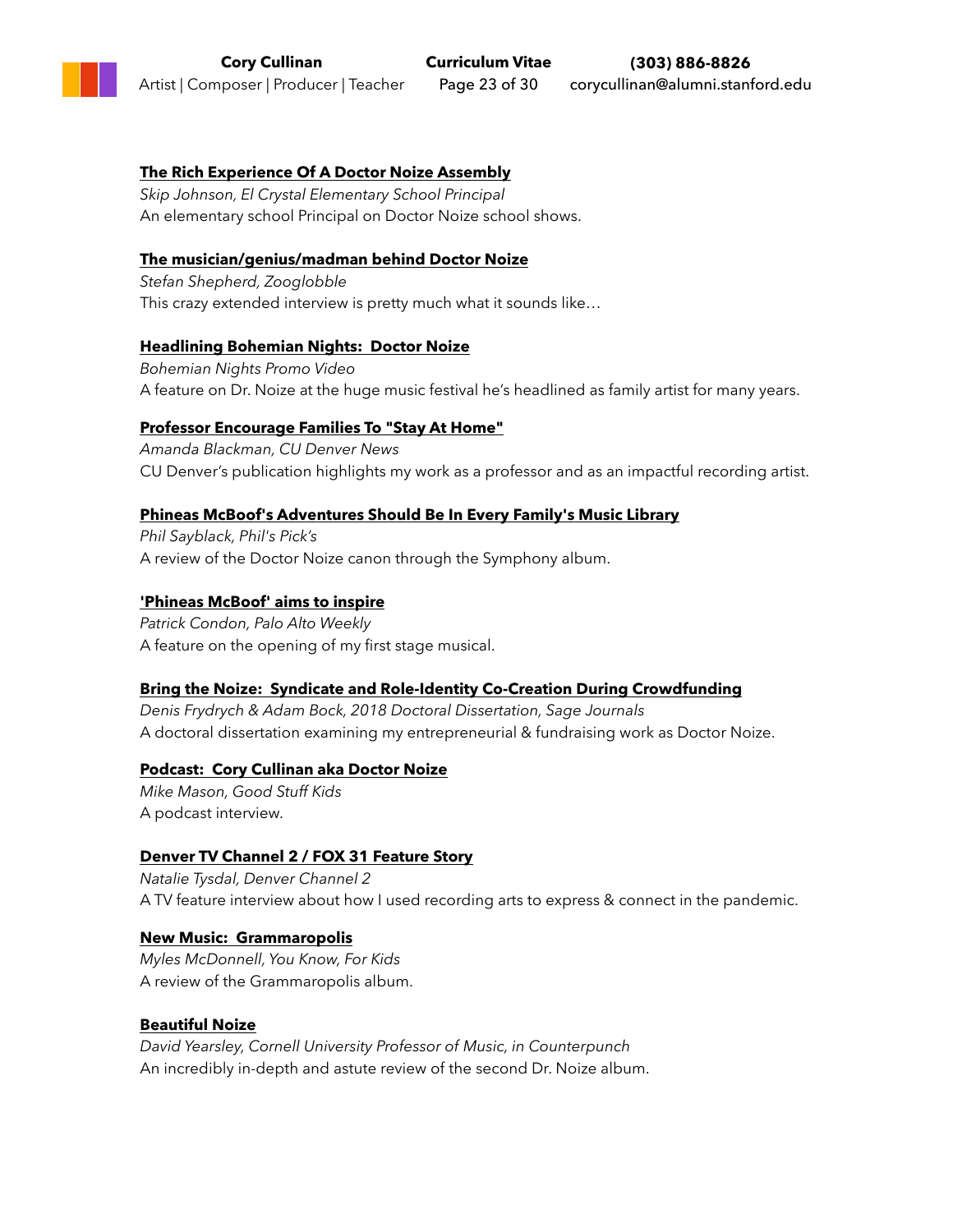### **[Doctor Noize and his Friend Mr. Beethoven](http://doctornoize.flywheelsites.com/shara-article/)**

*Lisa Shara, North State Parent* An in-depth interview and article about a CA Symphony show tour.

### **[For The Love of Music](https://www.coloradoparent.com/for-the-love-of-music/)**

*Lydia Rueger, Colorado Parent Magazine* Article on the Symphony album.

#### **[Top 10 Music | 2016: Phineas McBoof Crashes the Symphony](https://www.slj.com/?detailStory=top-10-music-2016)**

*Veronica De Fazio, School Library Journal* An annual roundup article naming Doctor Noize one of the year's 10 best recordings.

### **[Bring in da Noize](http://www.nyparenting.com/stories/2016/8/fp-nn-phineasmcboof-2016-08.html)**

*Lisa Curtis, New York Parenting & Brooklyn Family Magazine* Symphony album review.

#### **[Phineas McBoof's New Musical Adventure Is Set To "Crash" The Children's Music Charts](https://philspicks.wordpress.com/2016/07/11/phineas-mcboofs-new-musical-adventure-is-set-to-crash-the-childrens-music-charts/)**

*Phil Sayblack, Phil's Pick's* More on my biggest musical production.

#### **[Bananas game for iPhone is addictive, great for kids](http://www.loopinsight.com/2010/12/22/bananas-game-for-iphone-is-addictive-great-for-kids/)**

*Jim Dalrymple, The Loop* A review of my international hit iPhone app.

### **[We're All Ears Podcast](https://drive.google.com/file/d/11Y39NZEZfyaL_iwfK-ThznR1I-WcFc-I/view)**

*Matthew De Guzman, Matt's Random Thoughts* A podcast exploring the work of Doctor Noize and two other artists.

#### **[Interview with Doctor Noize | Logic Pro X](https://www.youtube.com/watch?v=cWuomsuUh_o&feature=emb_logo)**

*Sam McGuire, Logic Pro X Life* In-depth production interview at Reach Studios about my Logic Pro X expertise & experience.

### **[Topeka Symphony conductor Pickett gets silly on children's CD](https://www.cjonline.com/life/arts-entertainment/2016-07-16/topeka-symphony-conductor-pickett-gets-silly-childrens-cd)**

*Bill Blankenship, Topeka Capital-Journal* Article discussing my relationship & live & recording experiences with conductor Kyle Pickett.

### **[Bring on da Noize](http://alumni.stanford.edu/get/page/magazine/article/?article_id=31703)**

*Caitlin Berka, Stanford Magazine* An article in my alma mater's magazine.

### **[The CD That Changed My Life](http://doctornoize.flywheelsites.com/the-cd-that-changed-my-life/)**

*by Seejun Jeong, USC college application essay* My student's successful USC application saying my Recording Arts class changed his life.

### **[Local Musician Goes Beyond Pop in New CD](http://corycullinan.com/buzz/palo-alto-daily-news-article/)**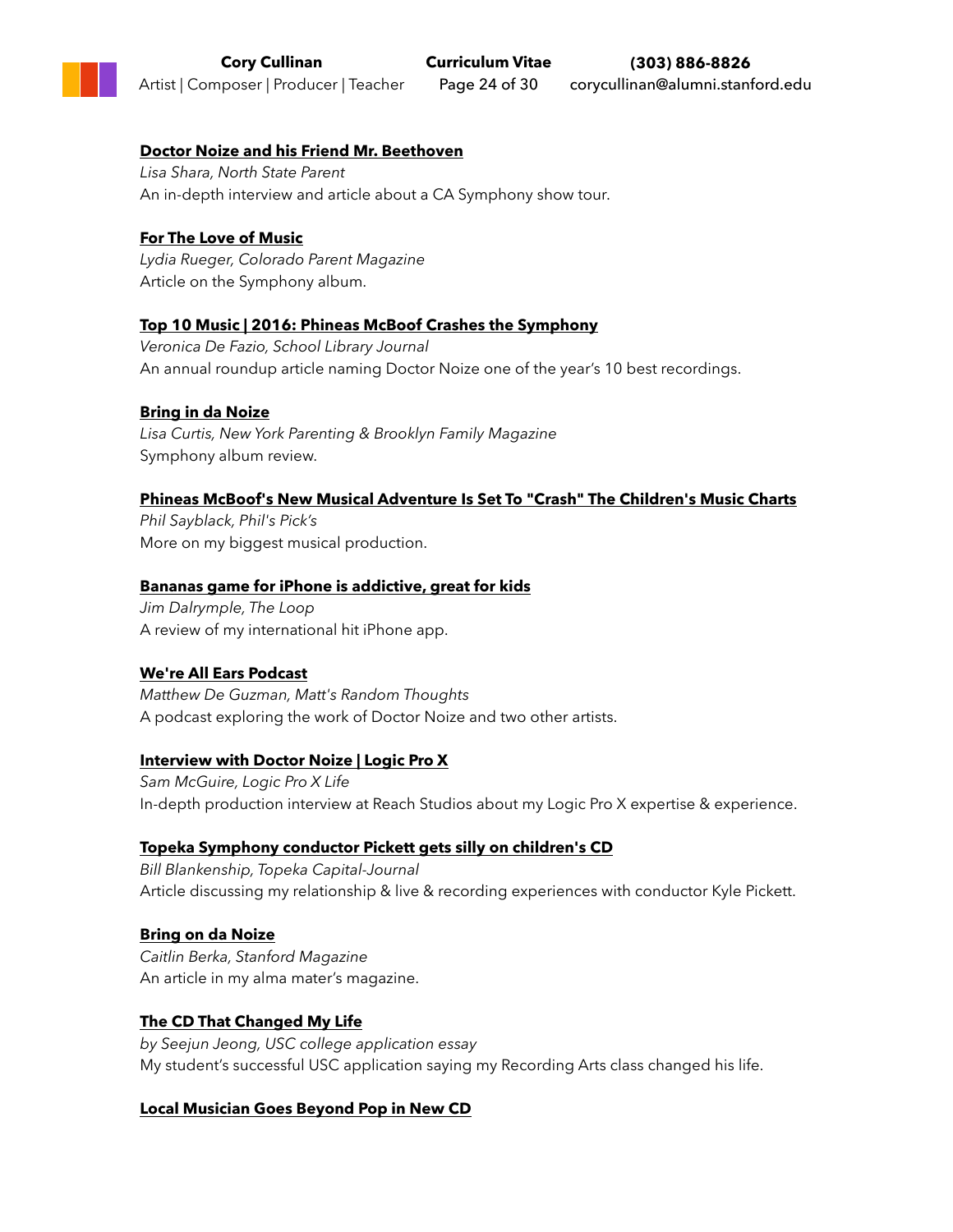*Joan Gielow, Palo Alto Daily News* An article about my first Cory Cullinan recording.

#### **[Interview: Cory Cullinan \(Doctor Noize\)](http://www.zooglobble.com/blog/2017/1/9/interview-cory-cullinan-doctor-noize)**

*Stefan Shepherd, Zooglobble* Interview by NPR commentator & kids' music blogger Stefan Shepherd.

### **[The Stay At Home Song](https://www.doctornoize.com/cprs-stay-at-home-story/)**

*Ryan Warner, Colorado Public Radio* An extended feature story on my family's *Stay At Home* song in 2020.

### **[His Oyster](http://corycullinan.com/buzz/yearsley-review/)**

*David Yearsley, Cornell University Professor of Music, in Anderson Valley Advertiser* An extensive review of my first album *My Oyster*.

#### **[Music Minute: Phineas McBoof Crashes The Symphony](http://motherhood-moment.blogspot.com/2016/07/music-minute-phineas-mcboof-crashes.html)**

*Bekah, Motherhood Moment* One of many mom blog reviews of Doctor Noize works.

#### **[Music for kids: Innovative Bay Area artists go beyond nursery rhymes, Disney tunes](http://www.mercurynews.com/2016/07/05/music-for-kids-innovative-bay-area-artists-go-beyond-nursery-rhymes-disney-tunes/)**

*Martha Ross, San Jose Mercury News* An article about recording artists with Bay Area ties & roots.

### **[The "Doctor" is in](http://www.losaltosonline.com/news/sections/stepping-out/53235-the-doctor-is-in)**

*Sho Sho Leigh Ho, Los Altos Town Crier* My childhood hometown paper!

#### **["Phineas McBoof Crashes the Symphony"](http://www.mercurynews.com/2016/06/22/phineas-mcboof-crashes-the-symphony/)**

*Paul Freeman, Palo Alto Daily News* The Palo Alto paper writes up the Symphony album.

### **[Dr. Noize Sirius XM Kids Radio Interview](https://www.doctornoize.com/xm-kids-radio-interview/)**

*Mindy Thomas, Sirius XM Kids Place Live* Extended interview with host & Program Director of the nation's biggest kindie music station.

### **[Doctor Noize "Crashes the Symphony"](http://jpsmusicblog.blogspot.com/2016/06/cd-review-hollow-trees-welcome-you-with.html)**

*JP, JP's Music Blog* Another blog!

#### **[Doctor Noize: an antidote to Barney](http://www.losaltosonline.com/special-sections2/sections/your-kids/41122-J42659)**

*Eren Göknar, Los Altos Town Crier* "It's hard to get more excited about music than Doctor Noize."

#### **[Monkey Music](http://www.counterpunch.org/2009/04/17/monkey-music/)**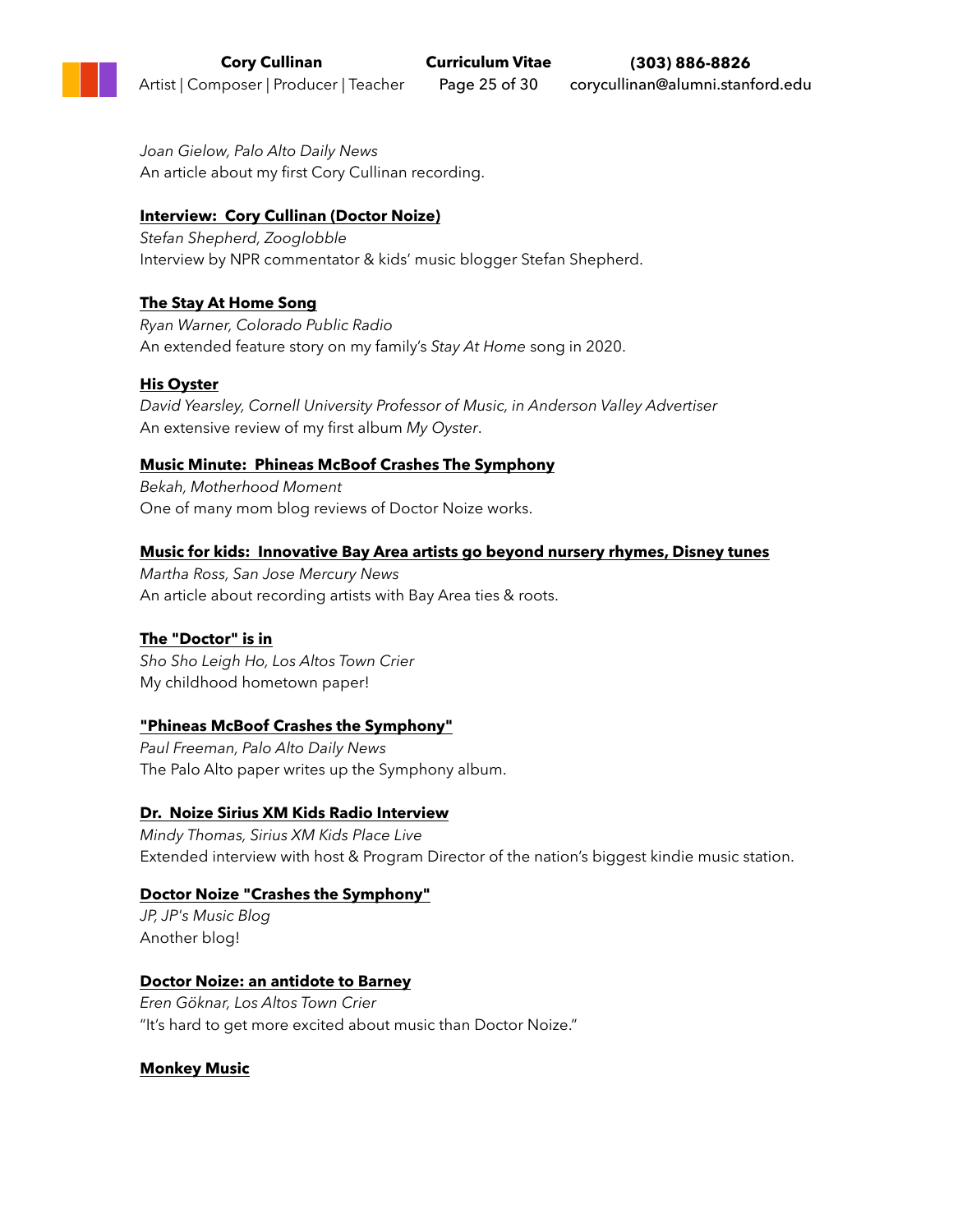*David Yearsley, Cornell University Professor of Music, in Counterpunch* A literal Doctor of music reviews both the first Cory Cullinan album & the first Dr. Noize album.

#### **[The Ballad of Phineas McBoof](http://owtk.com/2007/07/the-ballad-of-phineas-mcboof/)**

*Jeff Bogle, Out With The Kids* A review by one of the main kids' music writers of the time.

#### **[Doctor Noize on the KRFC Kids Show](https://www.doctornoize.com/dr-noize-on-the-krfc-kids-show-b/)**

*Vincent Burkardt, KRFC Radio* A fun & extended radio show appearance with my kids

Awards \_\_\_\_\_\_\_\_\_\_\_\_\_\_\_\_\_\_\_\_\_\_\_\_\_\_\_\_\_\_\_\_\_\_\_\_\_\_\_\_\_\_\_\_\_\_\_\_\_\_\_\_\_\_

*Because they're prohibitive to many artists and it distracts from the purpose of art, I no longer submit productions to awards competitions that charge to enter. Here are some won anyway.*

- **UNICEF World Children's Day Concert** Featured artist performing 4 songs in 2021
- **United Nations General Assembly** Featured song & video launching 2021 UN convention
- **iTunes** Essential Recording
- **• Sirius/XM Kids Radio** National #1 Hit Song & multiple Top Ten Hits
- **• Sirius/XM Kids Radio** Full Albums broadcast 15+ times
- **• Apple App Store** Top 25 iPhone App in dozens of countries worldwide
- **• Live With Kelly & Ryan** TV Show Best Language App for Kids
- **School Library Journal** Essential Recording & Top 10 Album
- **Top 10 Albums Of The Year** on numerous lists
- **West Coast Songwriters** 1st Place Award & multiple Songwriting Awards
- **Disney's Music In The Parks Competition** 1st Place & only perfect Judges' Score
- **Children's Music Web** Judge's Special Award
- **Dr. Toy's** 100 Best Children's Products
- **• Kickstarter Campaign** + Fundraising Campaign successfully raised \$110,000+
- **CD Baby** Editor's Picks Recommended Award
- **Parent's Choice** Awards
- **NAPPA** National Parenting Product Award
- **• Doctoral Dissertation Subject** referenced in 300+ other dissertations
- **• Mainstream Films & TV Shows** have featured Cory Cullinan songs
- **Radio & TV Stations** worldwide play Cory Cullinan & Doctor Noize music every year
- **Podcasts** worldwide feature Cory Cullinan & Doctor Noize every year
- **100+ Publications** & counting heralding Cory Cullinan & Doctor Noize productions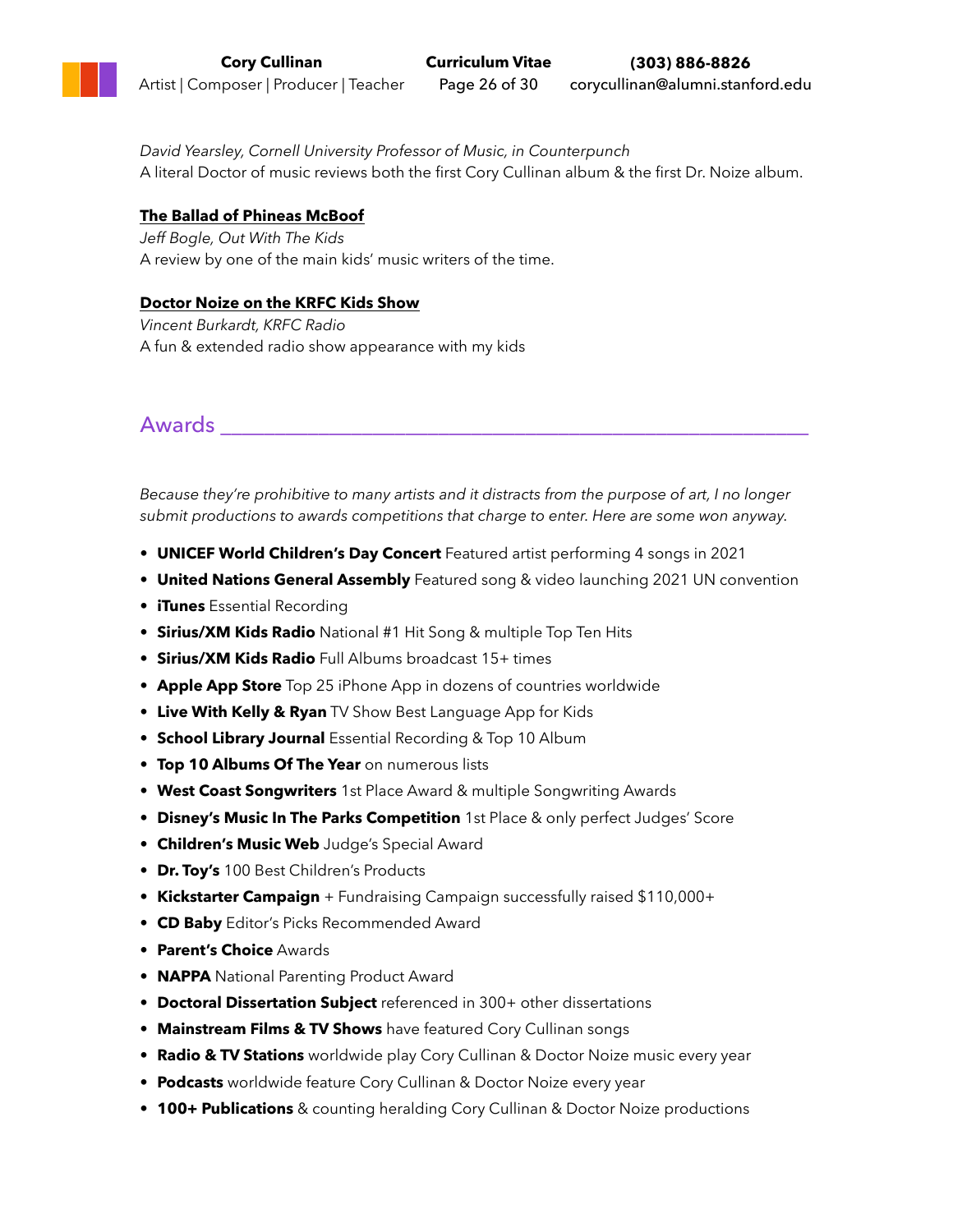- **• Commissions**
	- **• North State Symphony** & **The McConnell Foundation** for 60-minute live orchestral work
	- **• Palo Alto Children's Theatre** for numerous musical theatre works
	- **• Dare To Dream Theatre** in Wisconsin for *The Pout-Pout Fish*
	- **• Grammaropolis** brand for multiple albums
	- **• Numerous Filmmakers & Organizations** for film scores
- **• My Mother** is proud of me and thinks I'm a good boy almost all the time

# Courses Taught & Curricula Developed \_\_\_\_\_\_\_\_\_\_\_\_\_\_\_\_\_\_\_\_\_\_\_\_\_

*I've developed all or part of my own new teaching curriculums for all courses. I now have extensive remote learning teaching experience. Here are some specific curriculums I've taught.*

#### **Recording Arts & Music Technology — Regis University**

Developing curricula to launch and teach at Denver's Regis University. Courses launch in the 2021-2 school year.

#### **Recording Arts — Stanford University**

Teach Recording Arts at Stanford's world-renowned Center for Computer Research in Music & Acoustics (CCRMA) in summer workshops where I once roamed the hallways as a student.

### **Audio Production I — University of Colorado Denver**

Teach 1st course in the university's Recording Arts sequence to undergraduate Recording Arts Majors & enthusiasts. Everything from Pro Tools to mic placement/selection to production.

### **Audio Production II — University of Colorado Denver**

Hired to assist Professor Sam McGuire teaching 2nd course in our sequence. Not a standard assistant job; I had entire weeks where I was the sole teacher while Sam completed his book.

#### **Audio Production I Lab — University of Colorado Denver**

I've taught multiple sections of this course teaching students the basics of Pro Tools, the industry-standard DAW. My FCQs (student evaluations) were 4.75/5. 4.73/5 & 4.43/5.

### **Pinewood Arts, Communication & Technology Curriculum — Pinewood School**

As Pinewood's ACT Department Head, I was in charge of overseeing our entire curriculum & how the pieces fit together. It's not unlike producing an album or a show.

### **Students Writing And Recording Music (SWARM) — Pinewood School**

My 1st Recording Arts course. Developed before I knew there was such a thing as a college Recording Arts major! Taught both songwriting & Pro Tools production. Built school studio.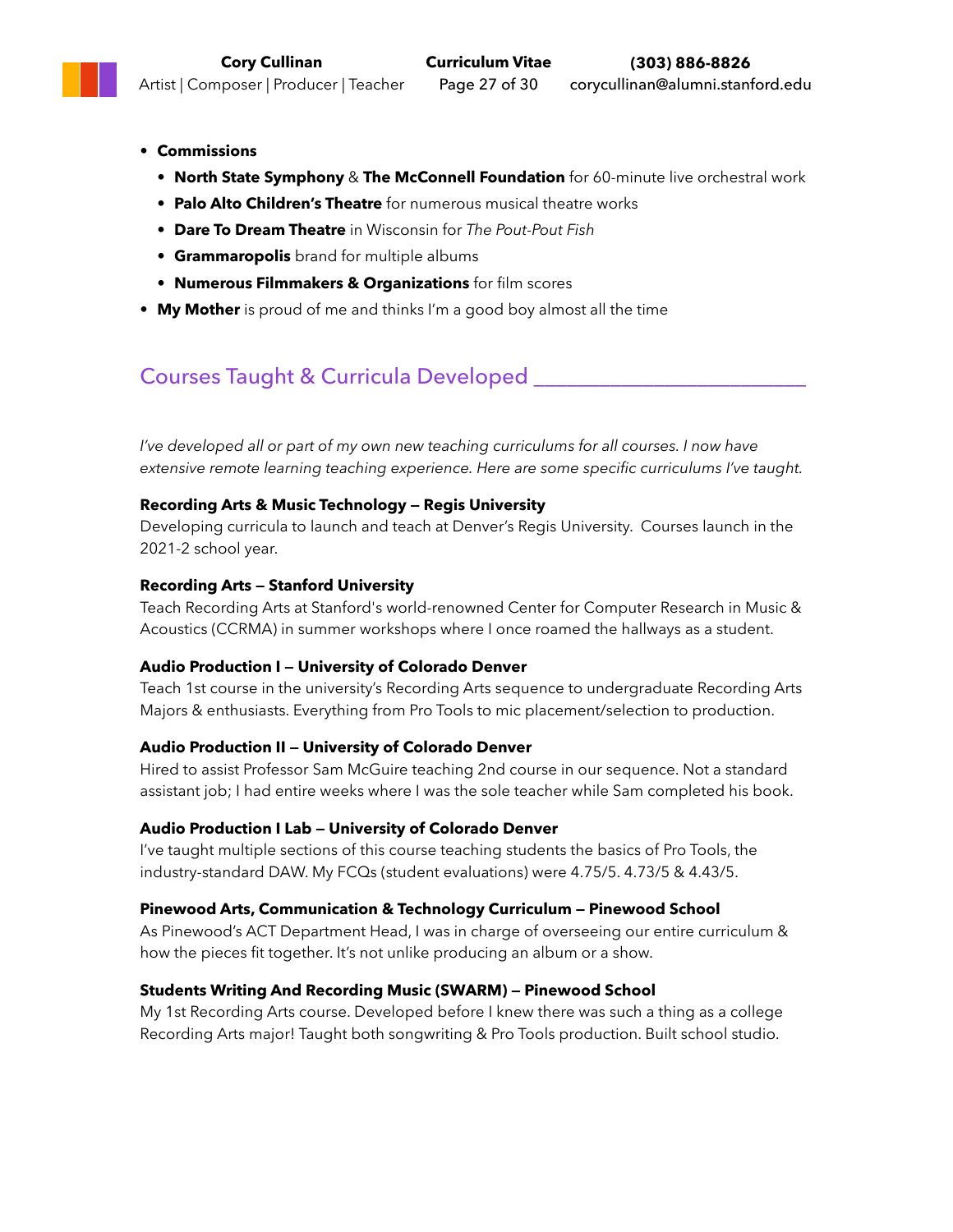### **Advanced SWARM: Advanced Composition & Recording — Pinewood School**

Advanced composing & producing of original music in the Pinewood Studio + music business. Several students in this course went on to work in studios and release their own albums.

#### **Western Music History: Too Many Notes — Pinewood School**

This course informed everything I've done since. The secret to student engagement was that all students will explore challenging musical puzzles when moved by *people, story & purpose.*

#### **Humanities: Introduction To Western Music History — Pinewood School**

This required Freshman course was a collaboration with Drama & Art teachers after the Music History elective became too popular to be an elective. Music History became a follow-up.

#### **Pinewood Singers: Mixed Choir — Pinewood School**

Launched still-thriving Pinewood vocal program. Went from a ragtag group who could hardly sing the first year to the winners of Disneyland's Best Overall Choir at multi-state competition.

#### **The Divas: Girls Choir — Pinewood School**

Intro ensemble for girls who were not quite ready for the select Pinewood Singers. Focused on fun & entertaining popular music instead of the advanced repertoire of the Pinewood Singers.

#### **Music Fundamentals: Why Music Rocks — Pinewood School**

Interactive music theory & fundamentals course taught with traditional & software methods. First course I taught in a computer lab setting with students at their own computer stations.

#### **English — Pinewood School**

I taught Middle School English 1 semester at Pinewood (where I taught high school Music) when they were suddenly short a teacher. They asked if anyone would do it & I said yes. Fun.

#### **Grammaropolis — Grammaropolis LLC**

I'm the music education specialist, composer & lyricist for the entire series of Grammaropolis albums, videos, apps & website subscription that's impacted millions of students worldwide.

#### **Doctor Noize Learning Curriculums — Doctor Noize Inc.**

I've overseen & created the entire Dr. Noize Learning Adventure series using the Dr. Noize albums & books to teach instruments, character, words, orchestration, music history & more.

#### **Genius Workshop: Create A Hit Song With Doctor Noize! — Doctor Noize Inc.**

Innovative teaching workshops for the young touring nationwide with Dr. Noize's Mobile Studio. I write & record a song with my young audience in 90 minutes, then post it online.

#### **Genius Workshop: From Beethoven To Bieber: How To Listen — Doctor Noize Inc.**

I teach students to hear Sonata Form through Beethoven's 5th, Contemporary Popular Song Structure through a modern hit… & they discover the latter is based on the former. Wowza.

#### **Genius Workshop: Learning Adventure Workshops — Doctor Noize Inc.**

Workshops based on any combination of the Doctor Noize Learning Curriculums, music fundamentals, the instruments, orchestration, grammar and more.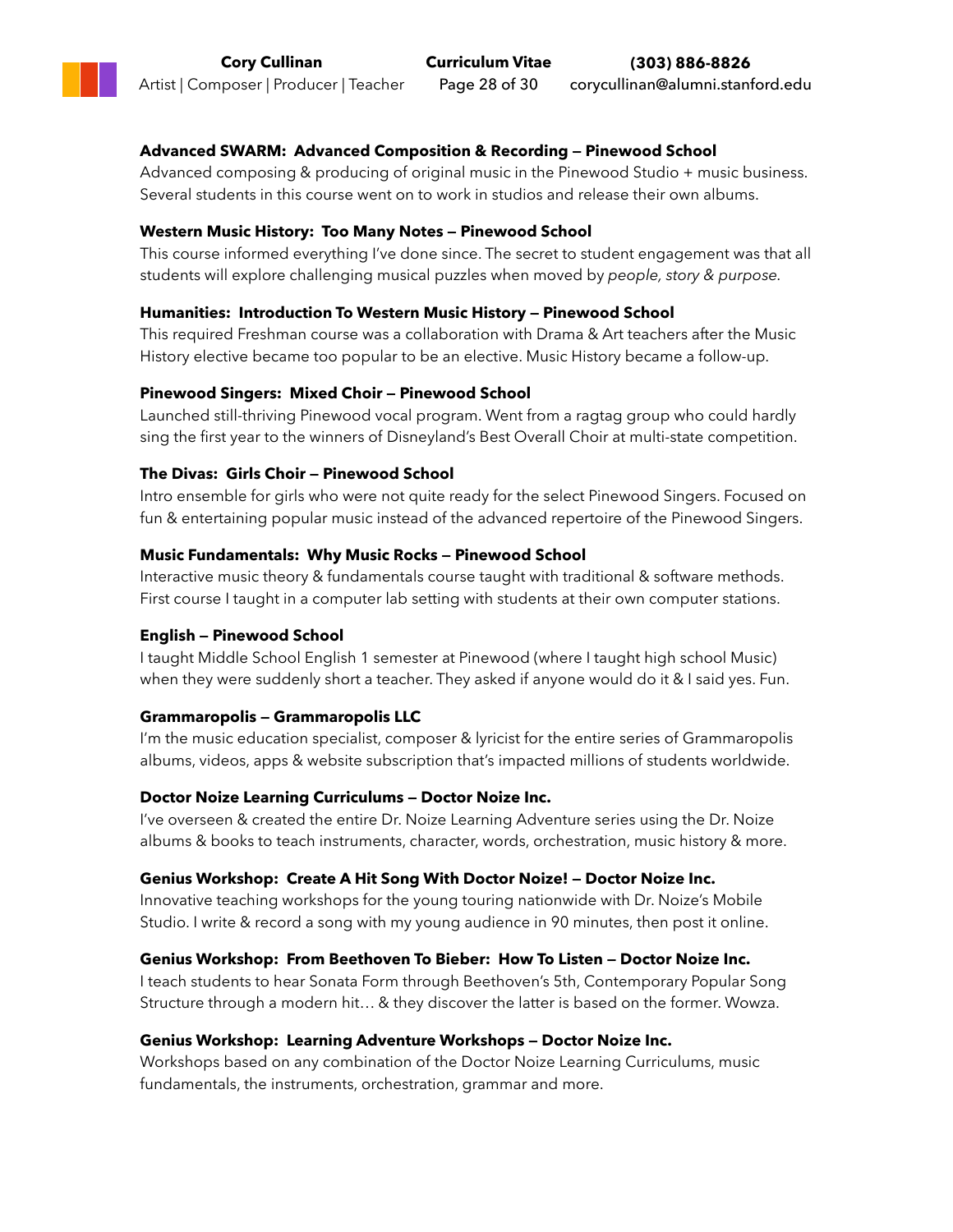#### **Genius Workshop: Client Requested — Doctor Noize Inc.**

Targeted subject workshops on music, lyrics & purpose as requested by clients & schools. Partner organizations team with Doctor Noize so he can help them meet educational goals.

#### **Recording Arts — Reach Studios**

I teach individual clients in my 5-room production studio. Personally tailored — Logic, Ableton Live, Pro Tools, Sibelius, production, etc. Sometimes done as part of their album production.

#### **Songwriting, Composing, Arranging & Orchestrating — Reach Studios**

I teach the art of writing & orchestrating music to individual clients at Reach, utilizing my decades of professional work to give them a firm grasp of the crafts.

#### **Voice — Reach Studios**

I teach occasional vocal performance & voice lessons to students at Reach when asked. A throwback to my high school choir director days.

#### **Music Business & Marketing — Reach Studios**

Some production & teaching clients want to learn business & marketing. I teach them how the music business works, to develop websites & marketing, sales & fundraising techniques, etc.

#### **Keynote Address: Demystifying Excellence — Pictoria Creations**

How the death of my computer-genius teen brother to cancer & my Silicon Valley Mayor father to suicide in a single year in my teens became an unexpected galvanizing inspiration to reach.

#### **Keynote Address: Sophistication Matters — Pictoria Creations**

Interactive discussion how in modern America, with disposable media & distractions, pursuing sophistication over simplicity builds your soul & creates successful attention span & fulfillment.

#### **Keynote Address: Client Requested — Pictoria Creations**

Individually-tailored speaking or moderating. I've given them for Renaissance Weekend, Stephen Sano and the Stanford Chamber Chorale, Music Teachers Associations & more.

### **Soccer Coaching: "One Step Ahead" Coaching Curriculum — Pictoria Creations**

Studied under legendary CA State Basketball Champ Coach Doc Scheppler. Built soccer curriculum & philosophy on his teachings. Lead to tremendous success & measurable results.

## Courses Taken \_\_\_\_\_\_\_\_\_\_\_\_\_\_\_\_\_\_\_\_\_\_\_\_\_\_\_\_\_\_\_\_\_\_\_\_\_\_\_\_\_\_\_\_\_\_\_

### **UNDERGRADUATE LEVEL WORK**

**BA Music — Stanford University** (*Graduated with Distinction & Honors)* Coursework:

- Recording Arts & Electronic Music at CCRMA *(Chris Chafe, John Chowning, Jay Kadis)*
- Composition & Orchestration *(Art Barnes, John Chowning, Jody Rockmaker)*